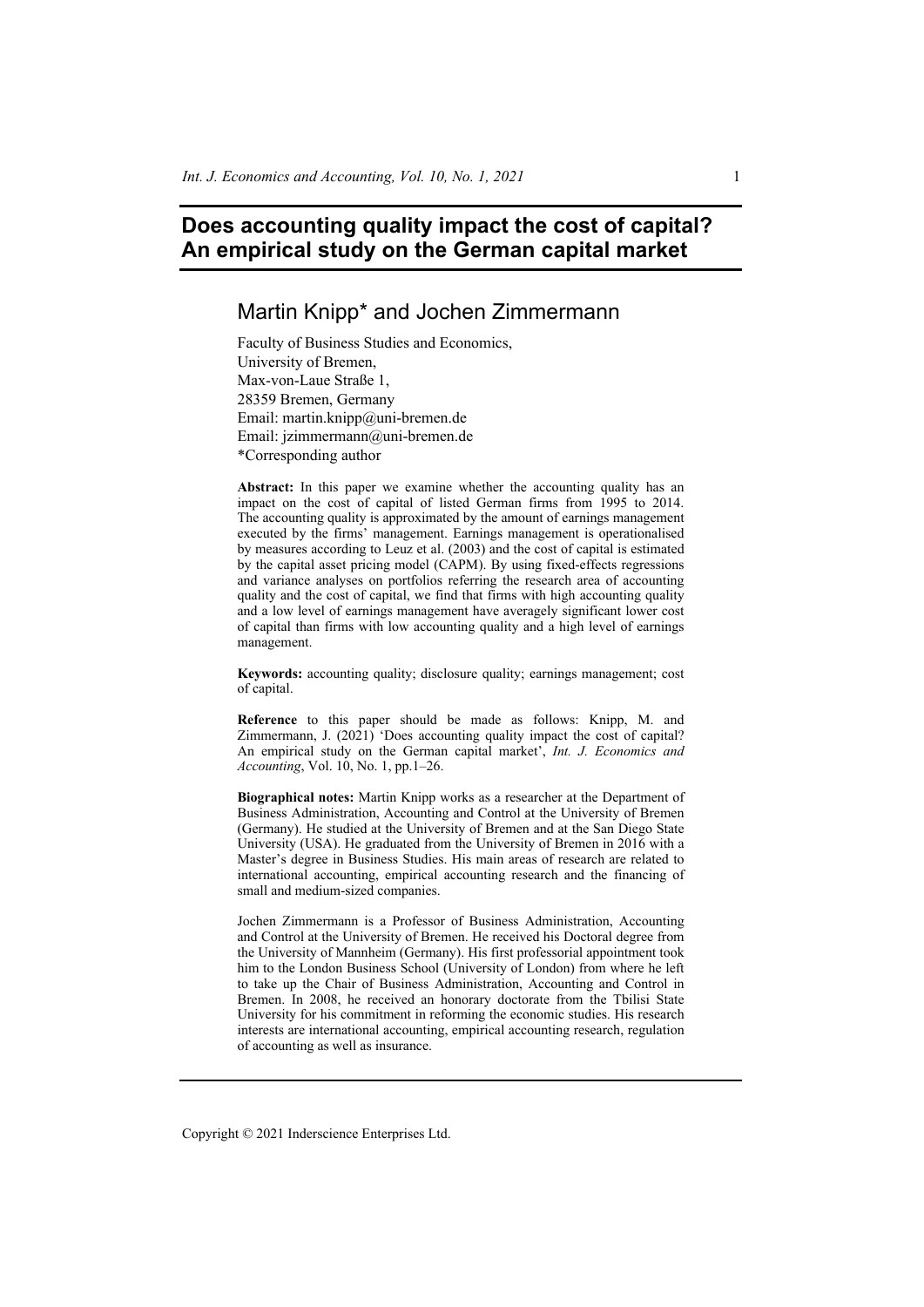#### **1 Introduction**

The relevance of the capital market is increasing due to financial globalisation. Firms as well as investors are now operating across borders. Evermore firms are using the capital market as a financing source and an increasing number of investors are obtaining a return by lending their money to companies. In recent history, lots of events and scandals have taken place that shocked the stock exchanges around the world. Investors have a lowered degree of confidence in companies and the stock market due to accounting scandals such as *Enron*, *Worldcom*, *Parmalat* but also *Flowtex* in 2000, *Comroad* and *Bankgesellschaft Berlin* in 2002, leading to the necessity of high quality accounting standards (Böcking et al., 2015; Scott, 2015). Hence firms have to communicate via high quality disclosure in order to gain and to ensure the investors' confidence and finally to attract capital. The relationship of managers and investors is accompanied by information asymmetries that can lead to misallocation of invested capital and to market failures. In this situation of unequally distributed knowledge between investors and managers, financial reporting serves as an important instrument of communication and high quality financial statements improve this communication (Scott, 2015; Healy and Palepu, 2001; Akerlof, 1970). It is the main task of international accounting to provide decision useful information to investors by presenting a true and fair view of the firms' assets, liabilities, financial position and profit and loss (IAS 1.15 from 11/30/2008). Thus, accounting functions as a corrective dissolving information asymmetries.

When earnings are managed instead of presented fairly, the question of decision usefulness and accounting quality arises (Barth et al., 2008; Kühnberger, 2014; Gros and Wallek, 2015). The quality of financial statements can be measured and defined according to the level of decision usefulness of the information passed on to investors (Ball and Shivakumar, 2005). Earnings management leads to a lower level of decision usefulness and thus to a lower quality of financial statements. Hence a smaller extent of earnings management produces a higher level of decision useful information and a high quality of accounting (Barth et al., 2008). High quality accounting reduces insecurities and leads to more confidence among investors, resulting in a lower risk premium required by investors and consequently, leading to lower cost of capital for firms (Levitt, 1998; Foster, 2003). In this publication, we therefore examine the level of accounting quality and its impact on attracting capital by analysing the cost of equity capital. Earnings management can be identified with measures according to Leuz et al. (2003) and the cost of capital can be estimated by using the capital asset pricing model. Methodologically, we use a fixed-effects regression and a variance analysis with sample splits following Barron and Qu (2014).

Until today, various studies have examined the impact of the disclosure quality on the cost of capital, such as Welker (1995), Botosan (1997), Francis et al. (2004), Gietzmann and Ireland (2005), Hail and Leuz (2009), Barth et al. (2013) and many more as outlined in Section 2. The majority of these studies present a negative association between accounting quality and cost of capital. Past literature has mostly used the Dechow and Dichev (2002) model, the Jones (1991) or modified Jones model as a proxy for the accounting quality. We use income smoothing to define the level of earnings management and accounting quality. Also most of the studies are done on the US market, thus, in our opinion, the German capital market is not examined sufficiently. The method of approximating and operationalising the variables and also the examination of the German capital market from 1995 to 2014 are an innovative approach to one of the most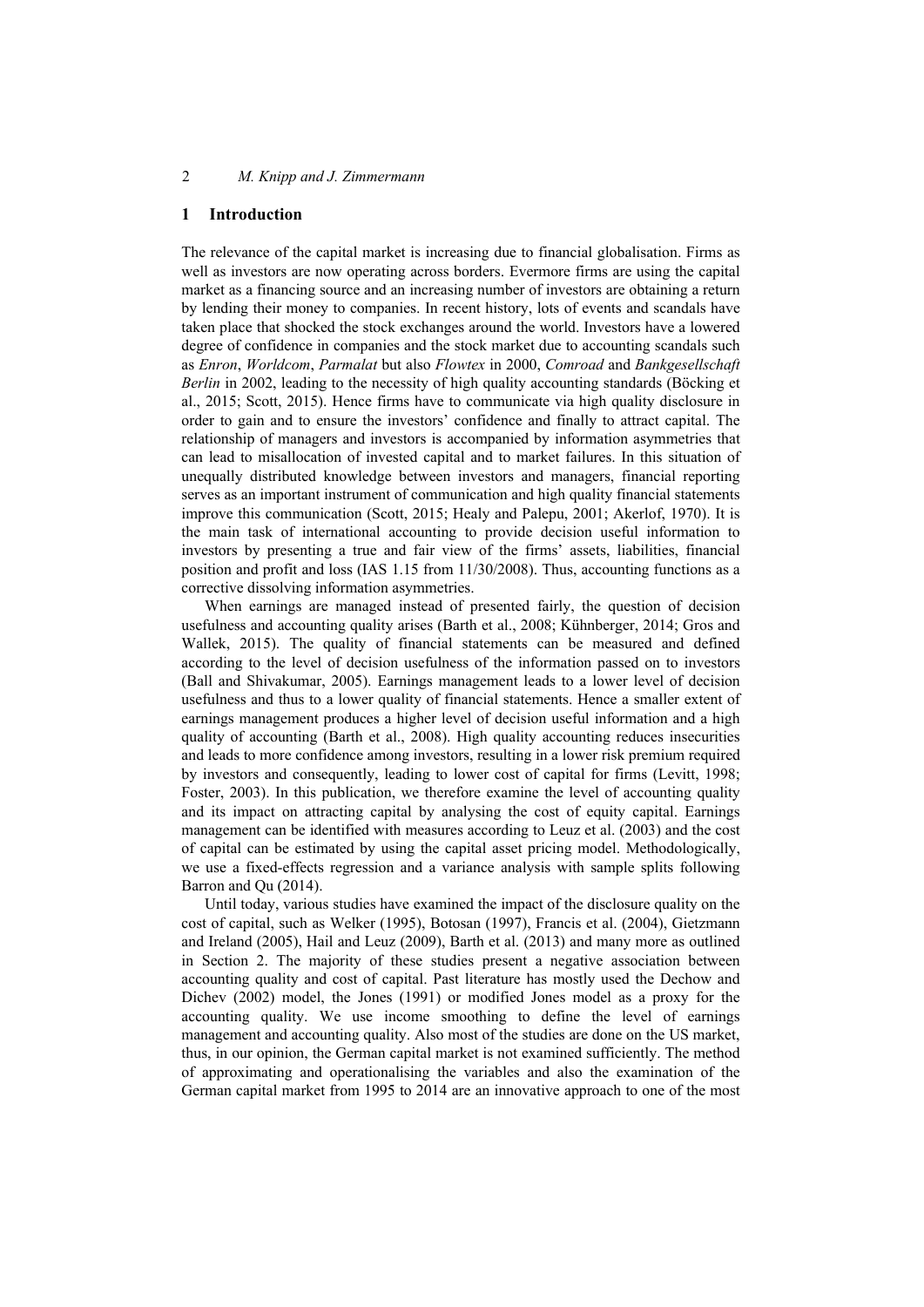important topics in accounting and we therefore valuably contribute to the ongoing accounting discourse concerning the disclosure level of listed companies and their therewith connected cost of capital.

This paper is organised in the following way. In Section 2, we provide a review of existing literature concerning accounting quality and the cost of capital as well as present our motivation and research question. Section 3 follows a description of our research design, the measurement of accounting quality and cost of capital and finally an explanation of the model specification. In Section 4, we present the sample, descriptive statistics and also demonstrate and explain our empirical results of the examination. Section 5 concludes the paper.

#### **2 Literature review and motivation**

The effect of accounting information on the cost of capital is considered as one of the most important and relevant topics in accounting research (Lambert et al., 2007). This issue is therefore not only relevant and significant from an econometric point of view but also from an economic point of view. Correspondingly, a lot of studies have already examined the impact of accounting quality on the cost of capital or adjacent parameters such as the level of accounting and disclosure information and the information asymmetry as well as liquidity. Hence we include important selected studies into the literature review that have tested effects of accounting quality on the cost of capital.<sup>1</sup> The majority of the empirical literature provides evidence of a negative relationship between accounting quality and the cost of capital. The impact of disclosure level on the market liquidity measured by bid-ask spreads has been examined by Welker (1995). By using regression models, Welker examines the US capital market from 1983 to 1990, resulting in 1,639 observations from 427 firms out of 28 different industries. The disclosure efforts of firms are measured by the analysts' rating published by the Association for Investment Management and Research Corporate Information Committee (CIC). The authors' findings indicate an inverse relation between disclosure level and bid-ask spreads, which represent information asymmetries. Bid-ask spreads and information asymmetries, respectively, reduce the cost of capital if being low.

Botosan (1997) concludes that firms with a high level of disclosure are associated with lower cost of capital on the US capital market. As a proxy for disclosure level, Botosan uses a self-provided index measuring the amount of information provided by 122 manufacturing companies in their annual reports in 1990. The cost of capital is calculated by a valuation formula by Edwards and Bell (1961), Ohlson (1995) and Feltham and Ohlson (1995). By building portfolios in terms of the amount of analysts following, the author observes that the empirical findings only apply to firms that attract a low analyst following. Consequently, the results are not proven for firms with high analyst following. Dechow and Dichev (2002) develop a new measure of accruals quality and examine 15,234 firm years out of 136 industries on the US capital market from 1987 to 1999. They argue that a lower accrual quality increases the estimation risk and finally leads to higher cost of capital. Francis et al. (2005a) use the Dechow and Dichev (2002) model enhanced with variables from the modified Jones model for measuring accruals quality on the US capital market from 1970 to 2001 for 91,280 firm-year observations.<sup>2</sup> By using regressions, the cost of capital are estimated by the one-factor and three-factor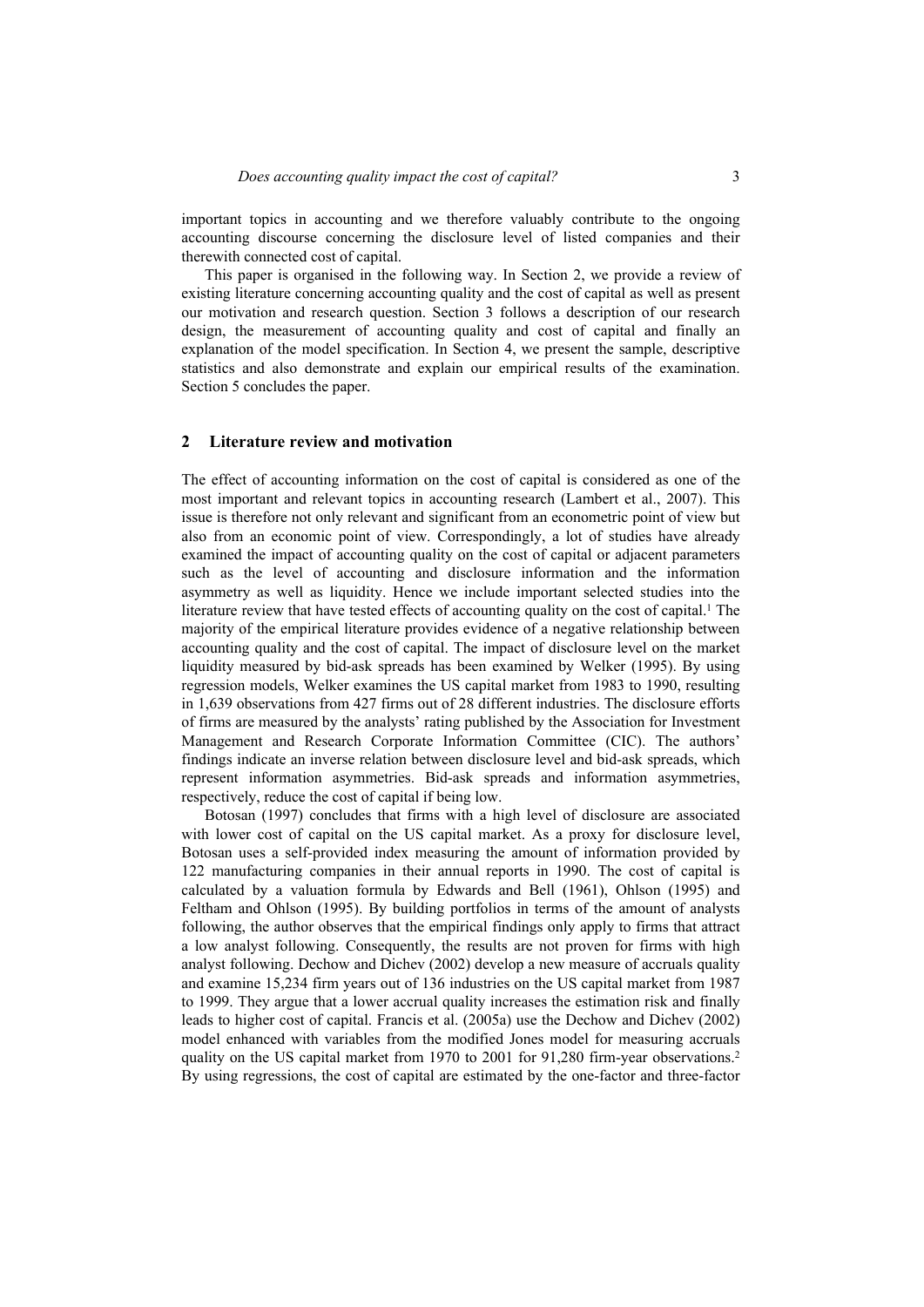asset pricing model. The results of Dechow and Dichev (2002) can be confirmed by the findings of Francis et al. (2005a) in terms of higher cost of capital due to an increased estimation risk for firms with lower accruals quality. Francis et al. (2004) show a negative relation between earnings quality measured by earnings attributes and the cost of capital on the US capital market from 1975 to 2001 for an average of 1,471 firms per year. The earnings attributes consist of market-based and accounting-based measures: accrual quality, persistence, predictability, smoothness, value relevance, timeliness and conservatism. It is shown that especially accruals quality, earnings persistence, smoothness and value relevance have a big impact on the cost of capital.

The effect of disclosure quality on the cost of capital has also been examined by Gietzmann and Ireland (2005). Their investigation of UK firms listed at the London Stock Exchange covers 301 firm-year observations from 1993 to 2002. They implement a new measure of disclosure by focusing on timely disclosure and accounting choices via discretionary accruals. By performing OLS regressions of cost of capital against their disclosure quality measure, Gietzmann and Ireland find a significant negative relationship between disclosure quality and cost of capital. Accordingly, firms with a high level of disclosure quality are associated with low cost of capital. Findings of Francis et al. (2008) also show a negative link between disclosure quality and the cost of capital. Firms with high earnings quality have a bigger amount of voluntary disclosure than firms with low earnings quality. The analysis results indicate that more voluntary disclosure leads to lower cost of capital. The researchers examine 677 firm-year observations in 2001 on the US capital market using self-constructed scores. The proven effect cannot be attested when altering the proxies in terms of disclosure level.

Hail and Leuz (2009) investigate the effect of cross-listing on the cost of capital from 1990 to 2005 by observing 40,497 firm-years for a large panel of companies from 45 countries. Due to cross-listing in the USA, firms are exposed to higher regulation, enforcement and disclosure requirements resulting in high quality financial reporting (Lang et al., 2003a, 2003b; Bailey et al., 2006). In addition, firms that are cross-listed know more about their investors and potentially have a bigger set of investors. Hail and Leuz's (2009) findings therefore indicate that cross-listed firms benefit from lower cost of capital. Such as other studies, the authors provide support for the hypothesis that high accounting quality lowers the cost of capital. These findings are consistent with an earlier study of Hail and Leuz (2006) who indicate that firms which are resided in countries with stronger securities regulation have significantly lower cost of capital. The impact of earnings management on the cost of capital has been examined by Kim and Sohn (2013). They investigate a broad sample consisting of US companies with 30,276 firm-year observations from 1987 to 2011. Kim and Sohn (2013) approximate earnings management by proxies equal to Roychowdhury (2006) who focuses on methods of manipulating real operational activities with the objective to increase the communicated earnings at short notice. They use an average measure of the implied cost of capital models by Claus and Thomas (2001), Gebhardt et al. (2001), Gode and Mohanram (2003) and Easton and Monahan (2005). By finding a positive relation between earnings management and cost of capital, their results indicate that firms with high earnings management activities have higher cost of capital due to the increasing risk premium demanded by investors.

Barth et al.'s (2013) study aims to determine the relationship between earnings transparency and the cost of capital. Therefore, the authors observe 51,612 firm-years of US firms from 1974 to 2000. The cost of capital is estimated by using the Fama-French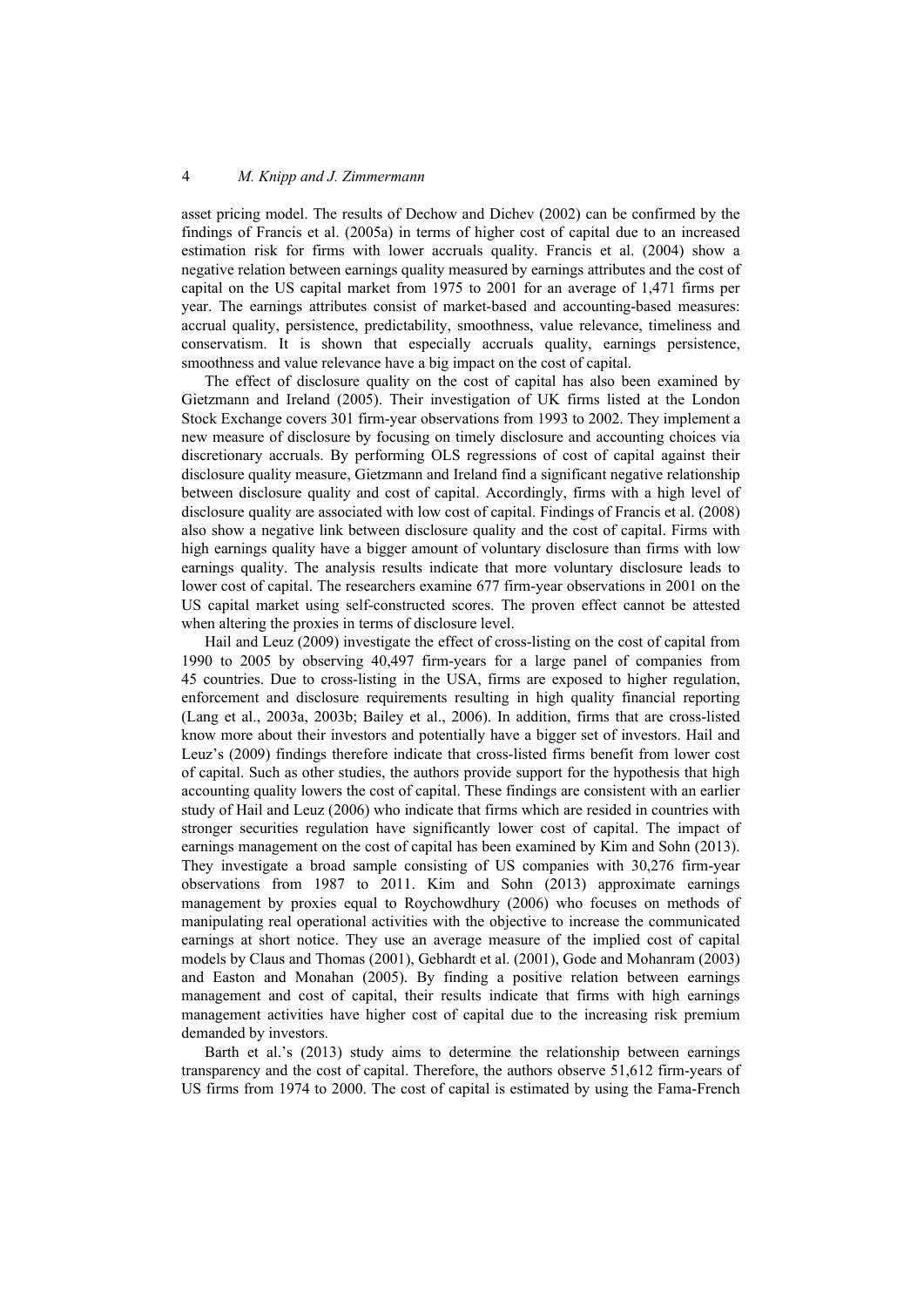and momentum four-factor model. Earnings transparency is measured by utilising the explanatory power of the returns-earnings relation. The study's results indicate that entities, which are equipped with more earnings transparency have lower cost of capital since earnings transparency is significantly negatively associated with cost of capital. Core et al. (2015) investigate the effect of disclosure quality on the cost of capital and examine the role of inside ownership in this relation. Their analysis extends from 1990 to 2004 and observes 50,201 firm-years from 35 countries. The cost of capital are estimated by realised returns and by an average implied cost of capital estimate following Claus and Thomas (2001), Gebhardt et al. (2001), Ohlson and Juettner-Nauroth (2005) and Easton (2004). The disclosure quality is measured with a proxy for disclosure regulation following La Porta et al. (2006). The authors find that disclosure quality has a direct negative impact on the cost of capital being weakened by about 20% due to the indirect positive impact via ownership effects.

However, there is also prior research which is not able to provide evidence for an inverse link between the quality of financial reporting and the cost of capital. The study conducted by Cohen (2008) is one of the studies not supporting the hypothesis of firms enjoying lower costs of capital if they are equipped with high quality accounting. Cohen (2008) investigates the relationship between financial reporting quality and the cost of capital. The study consists of 18,264 firm-year observations from 1987 to 2003. For measuring disclosure quality, Cohen uses methods based on the model shown in Barth et al. (2001) and in Francis et al. (2005a) that are using an altered version of the method used by Dechow and Dichev (2002). Implied cost of capital are estimated with an averaged proxy determined by models provided by Claus and Thomas (2001), Gebhardt et al. (2001), Ohlson and Juettner-Nauroth (2005) as implemented in Gode and Mohanram (2003) and Easton (2004). The author provides evidence for a significant negative relation between accounting quality and idiosyncratic risk. The empirical results present no evidence that firms with high quality financial reporting have lower cost of capital. The study of Core et al. (2008) takes its place alongside of the findings of Cohen (2008). Core et al. (2008) voice criticism concerning the study undertaken by Francis et al. (2005a) because the authors are not able to find similar effects when replicating the model of Francis et al. (2005a). They execute their examination over a period from 1975 to 2001 with 21,979 firm-year observations. Core et al. (2008) find no empirical evidence that accounting quality has an effect on the cost of capital. Hence the results do not indicate support for the hypothesis that the quality of financial reporting is priced. At this point it has to be noted again that Botosan's (1997) results are only applicable for firms attracting a low analyst following and not for firms with high analyst following.

Overall, prior literature shows that the majority of studies find a negative relationship between accounting quality and the cost of capital. In contrast, there are also studies such as Cohen (2008) and Core et al. (2008) that do not support the findings of other studies. In addition, there are studies as Botosan (1997) and Francis et al. (2008) that provide evidence for lower cost of capital due to high quality accounting but show inconsistent and different results for distinct subsamples and proxies. The reason for these different results is founded in the fact that every study uses different proxies for measuring accounting quality and cost of capital. Additionally, every study uses different periods and focuses a different amount of firm-year observation and therefore has its unique study sample. Most of the studies are conducted on the US market and there are also some on different markets but nevertheless, in our opinion, the German capital market is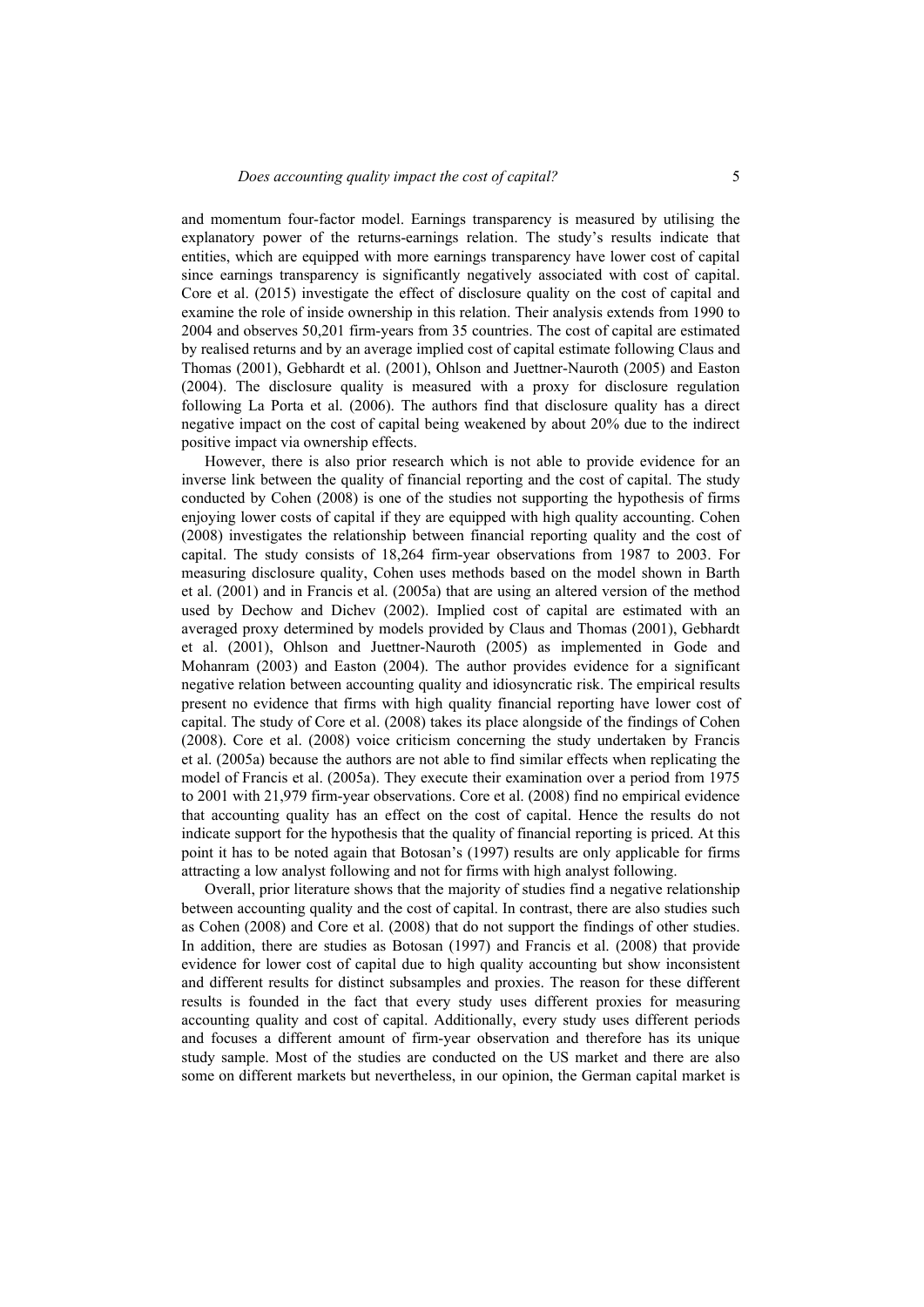underrepresented in this research area. Even though research as well as theory suggests an inverse relation between accounting quality and the cost of capital, there are still ambiguity and no general empirical confirmation of this claim (Gietzmann and Ireland 2005). Following the results of prior research and the opinion of Lambert et al. (2007), who argue that there is a need for research in that particular field, we are eager to test the effect of accounting quality on the cost of capital on the German capital market.

## *Research question*

• Does high quality accounting lower the cost of capital on the German capital market?

By testing our hypothesis, we also answer to the claim of Core (2001) that future research has to be conducted in examining accounting quality and cost of capital. Therefore, we use a different approach for approximating accounting quality and test it in a new setting of contextual variables. We extend the existing literature in the following ways. First, we use income smoothing as a measure of accounting quality, which is new in terms of the cost of capital context. Second, we provide empirical evidence for an inverse relationship of the accounting quality and the cost of capital by using residuals of our sample. We therefore provide a different approach to examine the relationship of accounting quality on the cost of capital. Third, we contribute to the small body of studies examining the impact of financial reporting quality on the cost of equity capital on the German capital market. Fourth, our study adds existing literature in providing current results of a long examination period for one of the most discussed and relevant topics in accounting.

## **3 Research design**

## *3.1 Measuring accounting quality*

The quality of financial reports is of interest to those, who base their decisions upon firms' financial reporting (Gros and Wallek, 2015). Since it is not possible to measure the quality of financial reporting directly, we use earnings management as a proxy for accounting quality (Barth et al., 2008; Gros and Wallek, 2015; Böcking et al., 2015). For operationalising earnings management, we use an income smoothing measure according to Leuz et al.  $(2003)$ .<sup>3</sup> Consequently, the amount of earnings management executed by a firm serves as an indicator for accounting quality as well as in Burgstahler et al. (2006). Consistent with Healy and Wahlen (1999) and Schipper (1989), we define earnings management as an intentional adjustment of the firms' reported economic performance. We therefore consider earnings management as an opportunistic act, which is associated with negative consequences.<sup>4</sup> Earnings management serves as a useful indicator for the accounting quality because it is known that a high level of earnings management negatively affects the quality of financial reporting information provided for potential investors (Barth et al., 2008; Gros and Wallek, 2015).

According to Leuz et al. (2003), managers and owners have incentives to amend the financial reports in order that the true economic performance of the firm is not shown correctly and thereby private information are not observable by outsiders. These actions occur due to the collision of interests and information asymmetries between insiders and outsiders as discussed in the agency theory literature by Jensen and Meckling (1976) and Akerlof (1970). Leuz et al. (2003) also view earnings management as something negative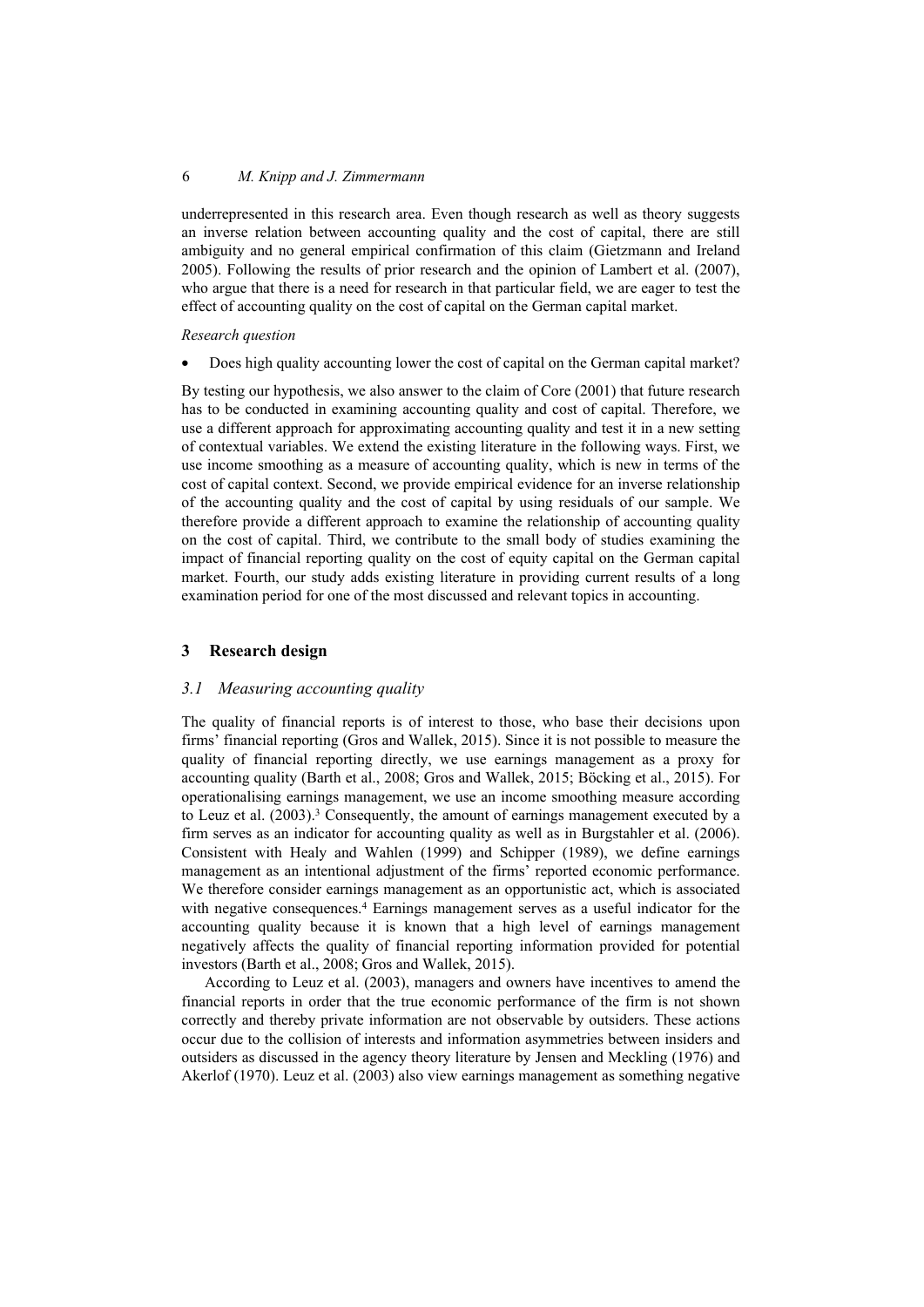and develop different proxies for measuring earnings management. To determine the level of earnings management we base our measure on the income smoothing model of Leuz et al. (2003). Formula (1) shows the measurement model of income smoothing as reported by Leuz et al. (2003).

$$
Income smoothing = \frac{\sigma(Oplnc)}{\sigma(CFO)} \tag{1}
$$

where

*OpIncit* operating income for firm *i* in year *t*

*CFOit* operating cash flow for firm *i* in year *t*.

Leuz et al. (2003) use EM1 at country level, while we calculate the measure at firm level. In addition, both variables operating income and operating cash flow are scaled by lagged total assets. The formula captures the degree to which extent insiders smooth earnings and reduce the variability of the reported earnings by altering accruals, respectively. The measurement detects income smoothing of reported operative income through accruals based on the ratio of the standard deviation of operative income and operative cash flows. Low values of this measurement indicate that earnings have been managed. Cash flows are determined indirectly by subtracting the accruals component of earnings. Leuz et al. (2003) identify the accruals component of earnings according to Dechow et al. (1995) as follows:

$$
Accruals_{it} = (\Delta CA_{it} - \Delta Cash_{it}) - (\Delta CL_{it} - \Delta STD_{it} - \Delta TP_{it}) - Dep_{it}
$$
 (2)

where

*∆CAit* change in total current assets for firm *i* in year *t ∆Cashit* change in cash/cash equivalents for firm *i* in year *t ∆CLit* change in total current liabilities for firm *i* in year *t ∆STDit* change in short-term debt included in current liabilities for firm *i* in year *t ∆TPit* change in income taxes payable for firm *i* in year *t Depit* depreciation and amortisation expense for firm *i* in year *t.*

By using the measure for income smoothing, we are able to identify the amount of earnings management executed by the firms' management and therefore, we are capable to assess the related accounting quality.

## *3.2 Estimating cost of capital*

The cost of capital is of particular interest to firms, investors and society. Due to that fact, a lot of previous studies have already examined the cost of capital.5 The importance of the cost of capital are not only shown by the vast number of empirical research but also by the highlighting statements from Levitt (1998) and Foster (2003) referring to high quality accounting and the associated reduced cost of capital. Additionally, the European Union aims to strengthen the capital markets and reduce the cost of capital by an increase of comparability and transparency of financial reporting through implementing the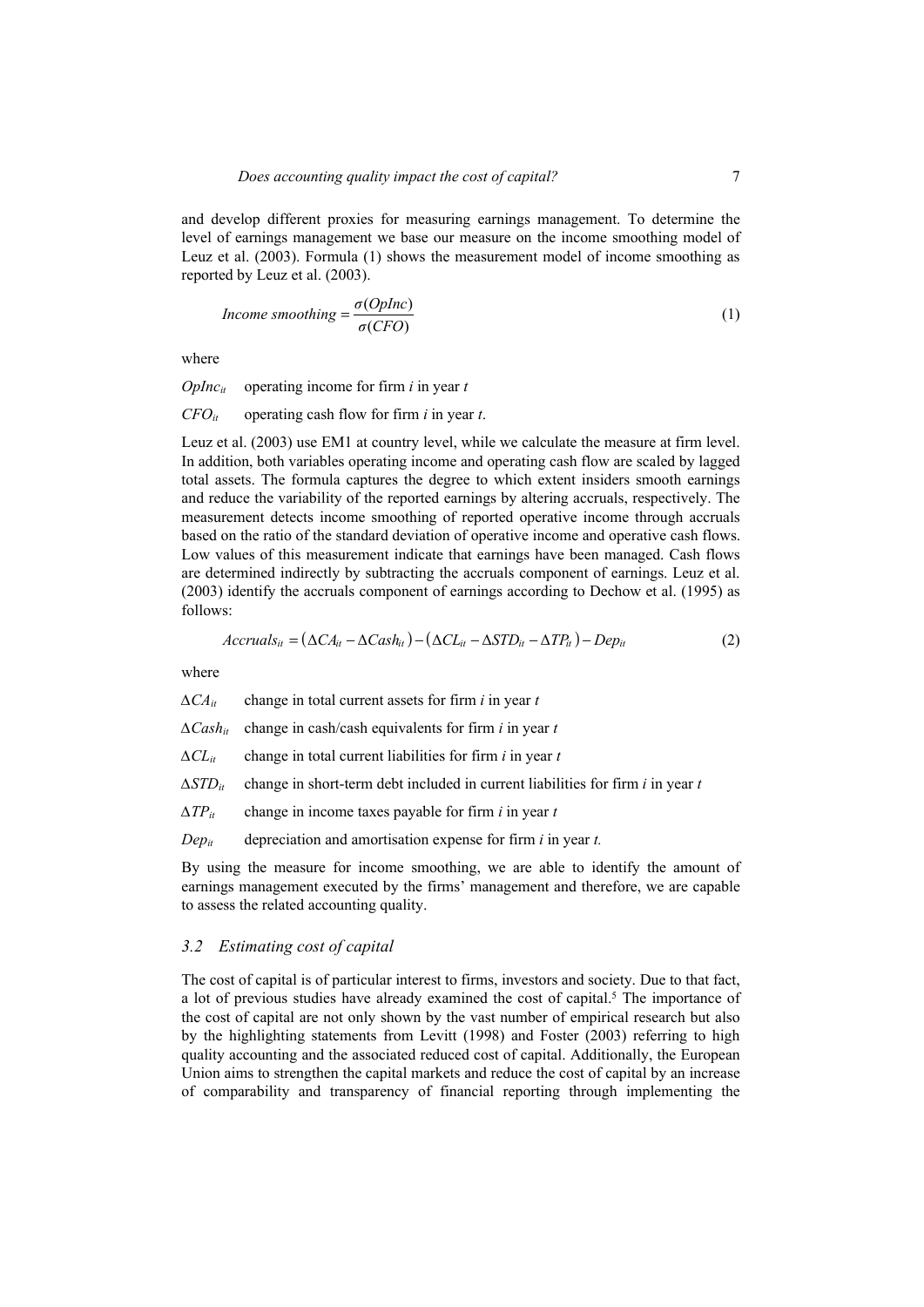International Financial Reporting Standards (IFRS) [Regulation (EC) No. 1606/2002].6 The cost of capital can be defined as the return requirement of investors for transferring capital to the firms (Botosan, 2006). Therefore, the cost of capital can also be seen as firms' financing costs.

Economically, the cost of capital is an opportunity cost due to the fact that an investor is not willing to make a specific investment if there is a more profit-yielding alternative available while the risk level remains (Pratt and Grabowski, 2010; Daske et al., 2006).

We employ the Capital Asset Pricing Model for estimating the cost of capital as it is a widely used model in research and practice.<sup>7</sup> The CAPM is based on the portfolio theory of Markowitz (1952). In the 1960s, the CAPM has been independently developed by Sharpe (1964), Lintner (1965), Treynor (1962) and Mossin (1966).<sup>8</sup> Even though this model based upon assumptions that might not all be met in the real world, the CAPM refers to the systematic risk in order to explain the cost of capital (Pratt and Grabowski, 2010).9 According to the CAPM, the expected return rate is positively and linearly associated with the market risk, which is also known as the systematic risk (Daske et al., 2006).

Formula (3) presents the model and its particular components to estimate stock returns and cost of capital.

$$
CAPM_{it} = r_{ft} + \beta_i * MRP = r_{ft} + \beta_i * \left[ E(r_{mt}) - r_{ft} \right]
$$
\n(3)

where

*CAPMit* cost of capital *r<sub>ft</sub>* risk free rate β*i* beta coefficient  $E(r_{mt})$  expected return of the market portfolio

*MRP* market risk premium.

According to Botosan (2006), the cost of capital  $CAPM<sub>it</sub>$  of a firm *i* in the year *t* are estimated by risk free rate  $r_f$  plus a risk premium and based on Sharpe (1964) and Lintner (1965). This risk premium consists of the product of the systematic risk *β<sup>i</sup>* for firm *i* and the market risk premium *MRP*. *MRP* is defined as the difference of the expected return  $E(r_{mt})$  and the risk free rate  $r_f$ . Compliant with the formula of the CAPM, cost of capital are determined by the components beta coefficient, risk free rate and market premium.

The risk free rate is a rate of an investment not being exposed to a default risk (Pratt and Grabowski, 2010). Since there is no investment without a default risk, the risk free rate can only be approximated. Usually government securities serve as a proxy for the risk free rate. In accordance with Artmann et al. (2012), we use the one-month money market rate provided by Deutsche Bundesbank (BBK01.SU0104). As our examination period reaches from 1995 to 2014 and the one-month money market rate is only available up to May 2012, we afterwards use the European Interbank Offered Rate (EURIBOR) (BBK01.SU0310) as a reference value. The EURIBOR is suitable because it shows a correlation to the one-month money market rate provided by Deutsche Bundesbank of 99.7% for the period of January 1999 to May 2012. The market risk premium is the part of the return exceeding the risk free rate in order to compensate investors for their assumed risk by investing in the asset (Pratt and Grabowski, 2010). Following Artmann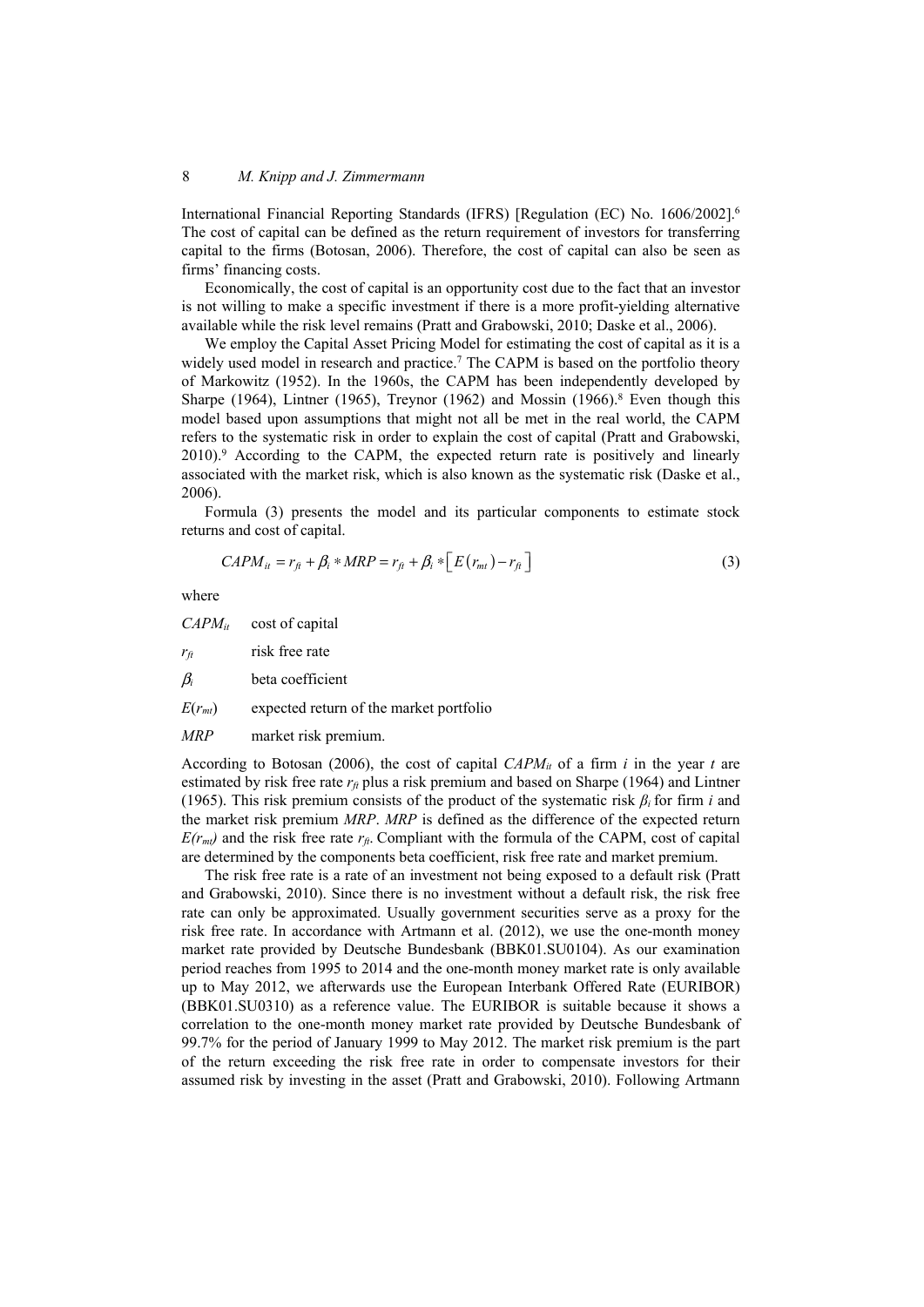et al. (2012), we use the Composite DAX (CDAX) General Performance Index (CDAXGEN) as a proxy for the market risk premium (Artmann et al., 2012) and generate the ten year mean of the return of the CDAX as in Zimmermann and Meser (2013) reduced by the risk free rate as the market risk premium. The systematic risk or market risk is represented by the beta coefficient for which we employ the DS Historical Beta Local Index (897E) obtained via Datastream.

#### *3.3 Methodological approach and model specification*

To answer our research question we apply the following methodological approach. The accounting quality is approximated with the amount of earnings management performed by firms' management. Earnings management is operationalised by a measure compliant with Leuz et al. (2003) that identifies the amount of income smoothing. The cost of capital is estimated by using the Capital Asset Pricing Model. The cost of capital (*COCit*) is the dependent variable in our examination model and is calculated by a combination of the risk free rate and a risk premium. Thereby the risk premium is the product of the systematic risk and the market risk premium.

First, we determine the firms' amount of earnings management by the income smoothing measure. Second, we use the measure of income smoothing for building two portfolios following Barron and Qu (2014). Firms with a high amount of income smoothing and an associated low accounting quality are sorted into the portfolio *AQlow* and firms with a low amount of income smoothing and a high accounting quality can be found in *AQhigh*. The sample splits are executed according to the median of the income smoothing measure. Consequently, the effect of high accounting quality and also the effect of low accounting quality on the cost of capital are examined. Third, we estimate the cost of capital through the CAPM. Fourth, we run fixed effects regressions as presented in formula 4. We thereby control for the effects of the independent variables so that accounting quality remains as the only possible explanation in our regression model, represented by the residuals as indicated by epsilon. Therefore, the residuals are relevant values adjusted by the control variables and hence, describe the effects which are not captured by the independent variables. Due to the fact that the residuals are firm-specific, they can be matched to each company and also categorised into the according portfolio. Fifth, we calculate a t-test of the two groups of residuals to check whether the groups' means are significantly different from each other.

$$
COC_{it} = \beta_0 + \beta_1 BETA_{it} + \beta_2 SIZE_{it} + \beta_3 VOLATILITY_{it} + \beta_4 LEVERAGE_{it}
$$
  
+  $\beta_5 ASSETGROWTH_{it} + \beta_6 GDP_t + \beta_7 ROA_{it} + \beta_8 MTB_{it}$   
+  $\beta_9 TURNOVER_{it} + \varepsilon_{it}$  (4)

| $COC_{it}$        | is the cost of capital for firm $i$ in year $t$ estimated by using the<br><b>CAPM</b>                                     |
|-------------------|---------------------------------------------------------------------------------------------------------------------------|
| $BETA_{it}$       | is the systematic risk, downloaded as the DS HISTORICAL BETA<br>LOCAL INDEX, for firm $i$ in year $t$                     |
| $SIZE_{it}$       | is total assets for firm $i$ in year $t$                                                                                  |
| $VOLATILITY_{it}$ | is the unsystematic risk, calculated as the yearly standard deviation<br>of daily stock returns, for firm $i$ in year $t$ |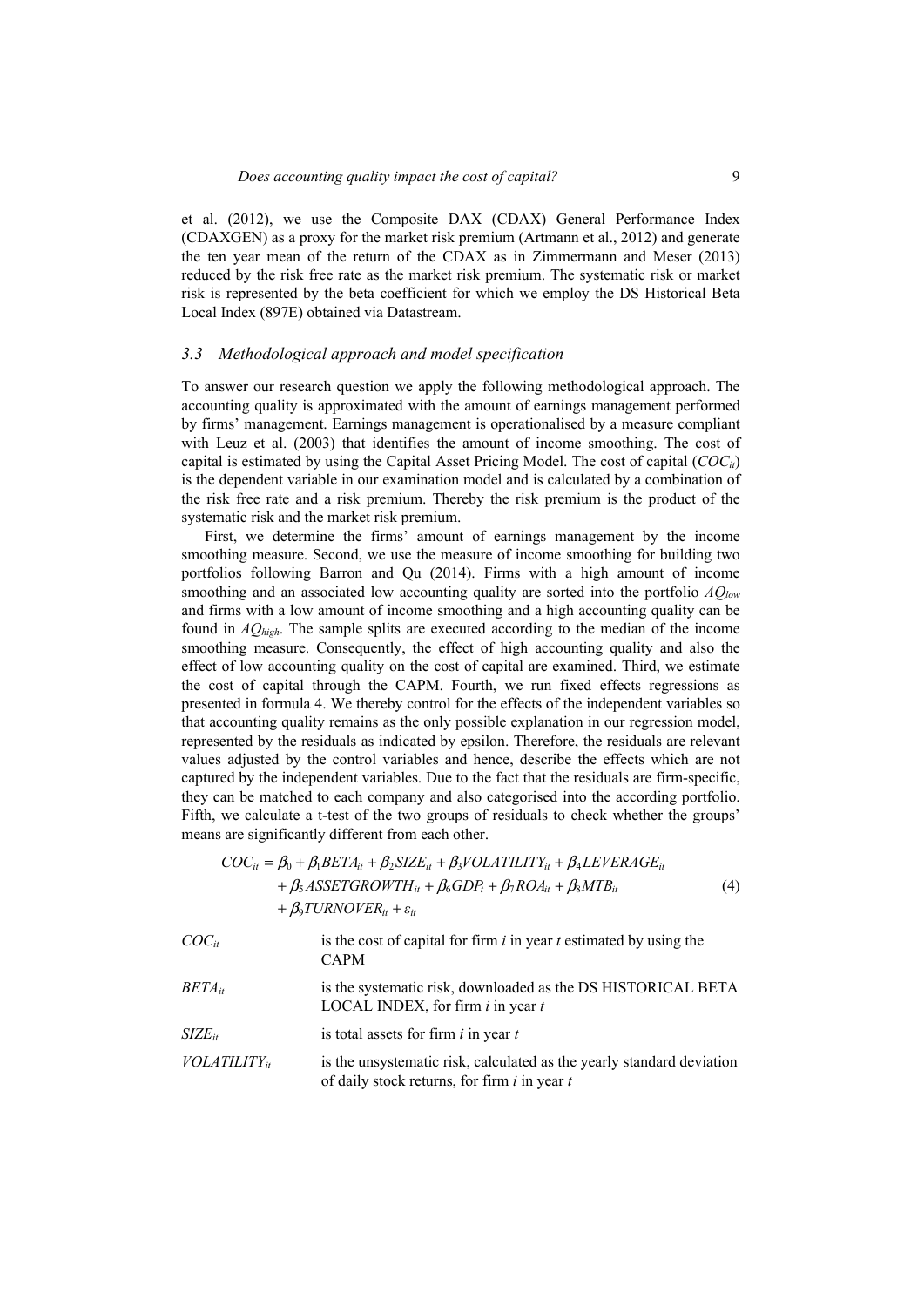| $LEVERAGE_{it}$           | is the percent value of total debt divided by total assets for firm $i$ in<br>$\frac{1}{2}$                                                              |
|---------------------------|----------------------------------------------------------------------------------------------------------------------------------------------------------|
| ASSETGROWTH <sub>it</sub> | is the asset growth rate for firm $i$ in year $t$                                                                                                        |
| $GDP_t$                   | is the constant annual gross domestic product (GDP) of year $t$                                                                                          |
| $ROA_{it}$                | is return on assets, calculated as net income divided by lagged total<br>assets for firm <i>i</i> in year <i>t</i>                                       |
| $MTB_{it}$                | is the market-to-book ratio, calculated as the average market<br>capitalisation for firm $i$ in year $t$ , divided by the book value of<br>common equity |
| TURNOVER <sub>it</sub>    | is share turnover, calculated as the value of all shares traded<br>divided by the market capitalisation for firm $i$ in year $t$ .                       |

In the following, we clarify why we use the control variables that have already proven to be effective in prior research concerning cost of capital studies and what directions of effects we are expecting.

The beta factor  $(BETA_{it})$  represents the systematic risk for firm *i* in year *t* and is included in the examination model as first control variable referring to Botosan (1997), Kim and Sohn (2013) and Cohen (2008). We use the DS Historical Beta Local Index obtained via Datastream as estimation for the beta factor.10 We expect a positive relation between the systematic risk and the cost of capital as in Kim and Sohn (2013), Cohen (2008), Francis et al. (2004, 2008) and Ashbaugh-Skaife et al. (2009). A higher risk should be associated with a higher risk premium demanded by investors.

The firms' size  $(SIZE_{it})$  is established as our second control variable. Fama and French (1992) determine a negative relation between a firms' size and the cost of capital. Botosan (1997), Francis et al. (2004, 2008), Cohen (2008) and Ashbaugh-Skaife et al. (2009) confirm this negative correlation of those two variables. We therefore expect as well a negative relation of  $SIZE_{it}$  and cost of capital on our analysis. The fims' size is calculated by total assets for firm *i* in year *t*.

Besides the systematic risk, various studies provide evidence for a connection between the unsystematic risk  $(VOLATLLITY_{ii})$  and the cost of capital. The volatility of stock returns as a measure of the unsystematic risk is therefore included as the third control variable in our model such as in studies of Kim and Sohn (2013), Hail and Leuz (2006) and Ben-Nasr et al. (2012). On the one hand the studies have shown a positive relation between volatility and cost of capital. On the other hand a high volatility could be associated with an increase in share turnover implying lower information asymmetries, thus, a negative relation could also be considered (Meser et al., 2015). Hence, in this study, a positive as well as a negative sign of the coefficient is expected. Based on Meser et al. (2015), the volatility is calculated as yearly standard deviation of daily stock returns for firm *i* in year *t*. In this study we therefore use the price volatility obtained through Datastream<sup>11</sup>

Additionally, we include the potential effect of a firms' capital structure  $(LEVERAGE_{ii})$  into our regression model as the fourth control variable. According to Modigliani and Miller (1958), the cost of capital represents an increasing function of their leverage (Modigliani and Miller, 1958). With an increasing leverage, the default risk of the entity rises (Francis et al., 2005b) and results in higher risk premiums demanded by investors. Studies executed by Fama and French (1992), Cohen (2008), Francis et al.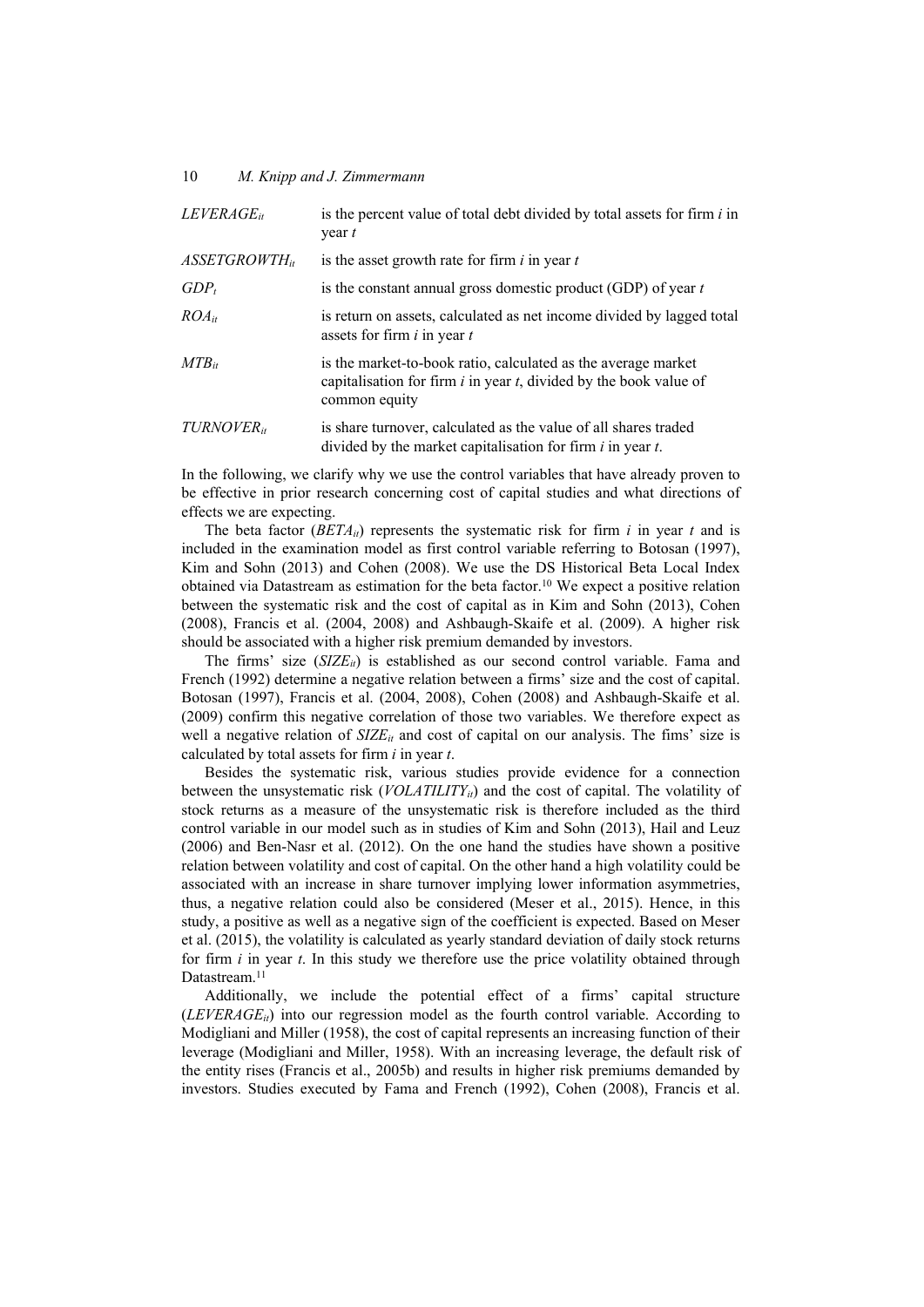(2008) and Kim and Sohn (2013) approve these findings. As a consequence, we expect a positive relation of leverage and the cost of capital. Leverage is calculated as the percent value of total debt divided by total assets for firm *i* in year *t*. On account of this leverage is obtained via Datastream in our study.12

We also include asset growth (*ASSETGROWTH<sub>it</sub>*) as fifth independent variable in our examination model. Fu et al. (2012) and Gode and Mohanram (2003) find a positive association of asset growth and cost of capital. The positive relation is explained with the high risk by which fast growing firms are associated (Gode and Mohanram, 2003). Hence a positive relation is also anticipated in this study. Analogous to Meser et al. (2015), the asset growth is determined as growth rate of the assets of firm *i* in year *t*.

As the sixth control variable, we include the constant annual gross domestic product of year  $t$  (*GDP<sub>t</sub>*) to ensure that the results are not driven or biased by macroeconomic effects. Ben-Nasr et al. (2012) find a negative impact of the gross domestic product on the cost of capital. We also expect a negative relation between the two variables. We use the gross domestic product on our examination and obtain the constant annual gross domestic product as published from the Deutsche Bundesbank via Datastream.

Furthermore, return on assets  $(ROA_{ii})$  is considered as control variable seven of our regression model. Francis et al. (2005a, 2008) and Artmann et al. (2012) already employ return on assets as a control variable in their studies. We anticipate a negative or a positive sign of the coefficient. Return on assets is calculated following Meser et al. (2015) as net income divided by lagged total assets for firm *i* in year *t*.

Control variable eight of our analysis is the market-to-book ratio (*MTB<sub>it</sub>*). Ben-Nasr et al. (2012) find a negative relation between the market-to-book ratio and the cost of capital. These findings are consistent with Fama and French (1992) and Gebhardt et al. (2001). We therefore expect a negative effect on the cost of capital as well. The market-to-book ratio is determined as the average market capitalisation for firm *i* in year *t*, divided by the book value of common equity.

| Control variables      | Expected impact            |
|------------------------|----------------------------|
|                        | Internal control variables |
| $BETA_{it}$            | $^{+}$                     |
| $SIZE_{it}$            |                            |
| <b>VOLATILITY</b> it   | $+/-$                      |
| LEVERAGE <sub>it</sub> | $+$                        |
| $ASSECTIONTH_{it}$     | $^{+}$                     |
| $ROA_{it}$             | $+/-$                      |
| $MTB_{it}$             |                            |
| TURNOVER <sub>it</sub> |                            |
|                        | External control variables |
| $GDP_t$                |                            |

**Table 1** Expected impact of the control variables

Note: This table presents the expected impact of the independent variables used in the final sample.

The firms' share turnover  $(TURNOVER<sub>it</sub>)$  is included in our regression model as the ninth independent variable. Hail and Leuz (2006) note that share turnover has an impact on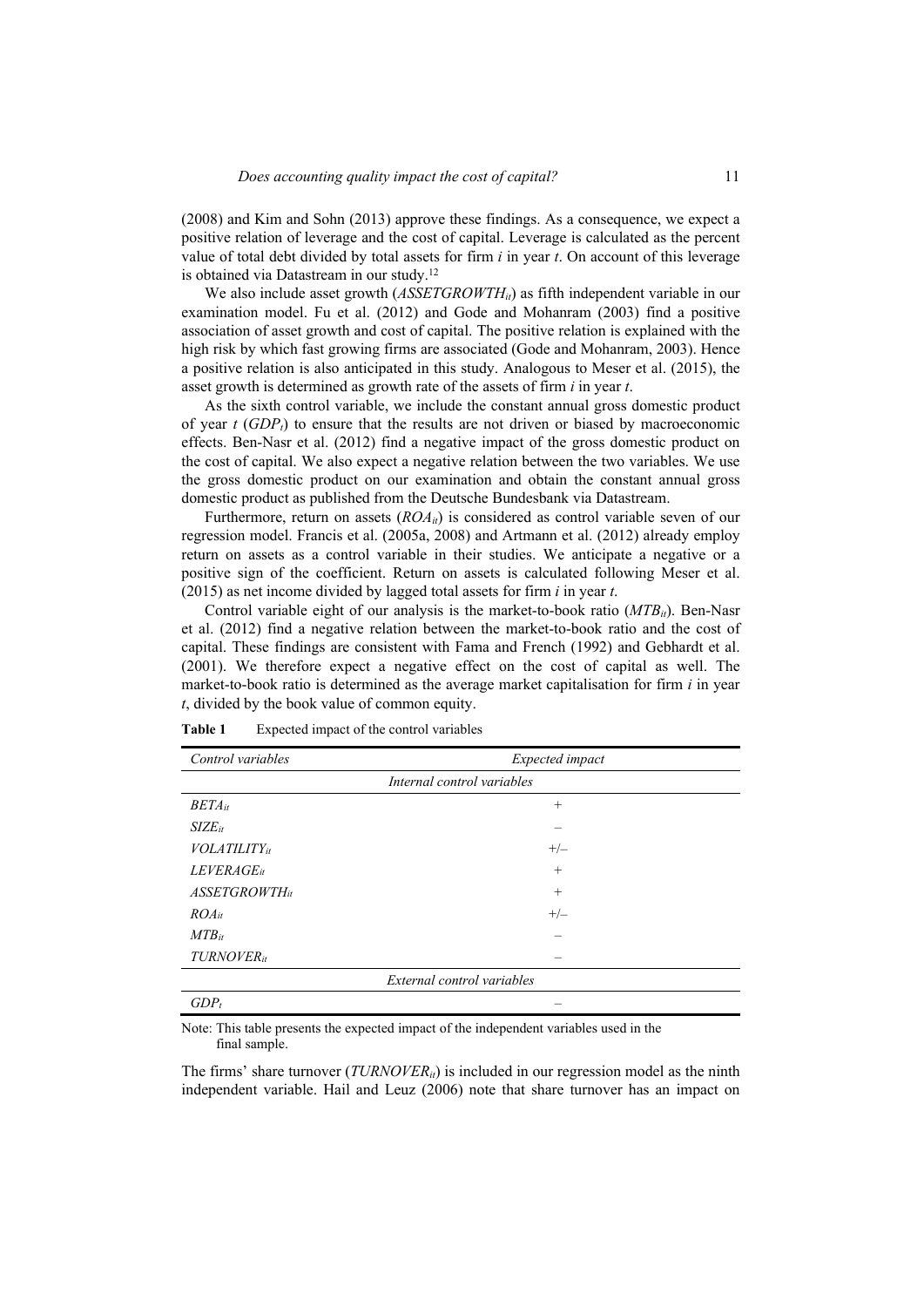firms' cost of capital and Fu et al. (2012) show a negative relation. Thus in our study we expect a negative relation of share turnover and the cost of capital. Following Fu et al. (2012), we calculate share turnover as the value of all shares traded divided by the market capitalisation for firm *i* in year *t*.

Table 1 summarises the expected impact of the independent variables. The internal control variables are firm-specific measures which are calculated by relevant numbers of the entity. The external control variable is not firm-specific and ensures that the results are not driven by macroeconomic influences.

## **4 Data and empirical results**

#### *4.1 Data, sample and descriptive statistics*

As already mentioned, the majority of evidence from empirical studies concerning financial reporting quality and cost of capital are based upon US data. The advantages of data deriving from the US capital market are composed of the good availability of data as well as the large number of listed companies. Nevertheless, this advantage is accompanied by a disadvantage. Due to the fact that a lot of studies are based on the same data, the findings of all studies may be driven in the same way by certain regularities in the data structure, resulting in outcomes not being unique and innovative (Artmann, 2011). Studies of other countries and capital markets than the USA are not affected by this problem of data mining but often data availability is causing difficulties (Lo and MacKinlay, 1990; Artmann, 2011). The analysis in terms of the impact of accounting quality on the cost of capital executed in this study refers to the German capital market and is therefore not affected by data mining. All listed companies of the Frankfurt Stock Exchange from the data basis for our study, resulting in 2,310 unique and listed firms obtained from Thompson Reuters Datastream. The data consists of annual accounting data and monthly price data. Following Cohen (2008), the sample is adjusted by excluding firms of the financial sector.<sup>13</sup> Additionally we restrict the study to companies not having any missing data for the variables needed for our empirical analysis. After adjusting the data, it remains 2,566 firm-year observations in the final sample. Due to data availability we use the 1995–2014 period for our study. Table 2 shows the firm-year observations of our study sample distributed over the study period. It can be seen that the sample consists of very few observations in the first years and continuously consists of over 100 firm-year observations beginning from 1999.

Table 3 presents descriptive statistics of our examination for the dependent variable in panel A and for the independent variable in panel B, respectively. We find average cost of capital  $(COC_{ii})$  in the amount of 6.23%, which is estimated by the capital asset pricing model. Additionally, we find a standard deviation of 4.06% median, 25% quantile and 75% quantile values of 5.31%, 3.44% and 8.21%. The systematic risk  $(BETA_{it})$  has a mean of 0.6182, a standard deviation of 0.5264 and a median of 0.5200. The firms' size (*SIZE<sub>it</sub>*) is on average  $\epsilon$ 6,196,734 with a standard deviation of  $\epsilon$ 24,100,000 and a median of  $\epsilon$ 230,048. The average value for the volatility (*VOLATILITY<sub>it</sub>*) is 30.08%, the standard deviation yields 12.46% and the median reaches a value of 27.82%. The leverage  $(LEVERAGE_{ii})$  yields an average proportion of 22.38%, has a standard deviation of 109.05% and we find a median value of 16.91%. The average asset growth rate  $(ASSETGROWTH<sub>it</sub>)$  reaches a value of 4.5936 and the standard deviation reaches a value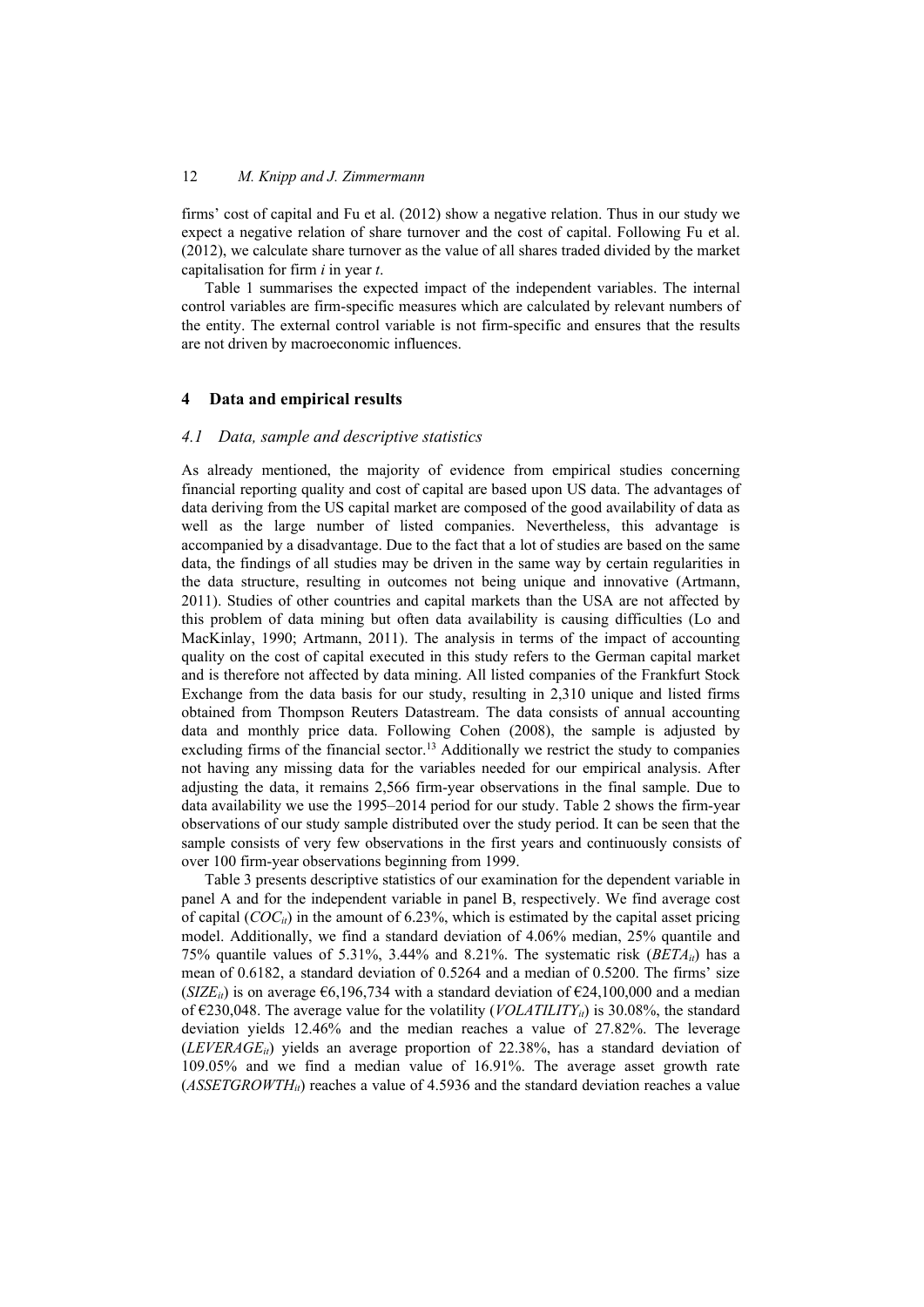| Year  | Number of companies |
|-------|---------------------|
| 1995  | 7                   |
| 1996  | $\sqrt{ }$          |
| 1997  | $\sqrt{2}$          |
| 1998  | $\sqrt{2}$          |
| 1999  | 106                 |
| 2000  | 135                 |
| 2001  | 125                 |
| 2002  | 132                 |
| 2003  | 147                 |
| 2004  | 186                 |
| 2005  | 195                 |
| 2006  | 189                 |
| 2007  | 175                 |
| 2008  | 185                 |
| 2009  | 161                 |
| 2010  | 171                 |
| 2011  | 175                 |
| 2012  | 159                 |
| 2013  | 166                 |
| 2014  | 141                 |
| Total | 2,566               |

**Table 2** Firm-years over the sample period

Note: This table presents the firm-years of the final sample distributed over the examination period.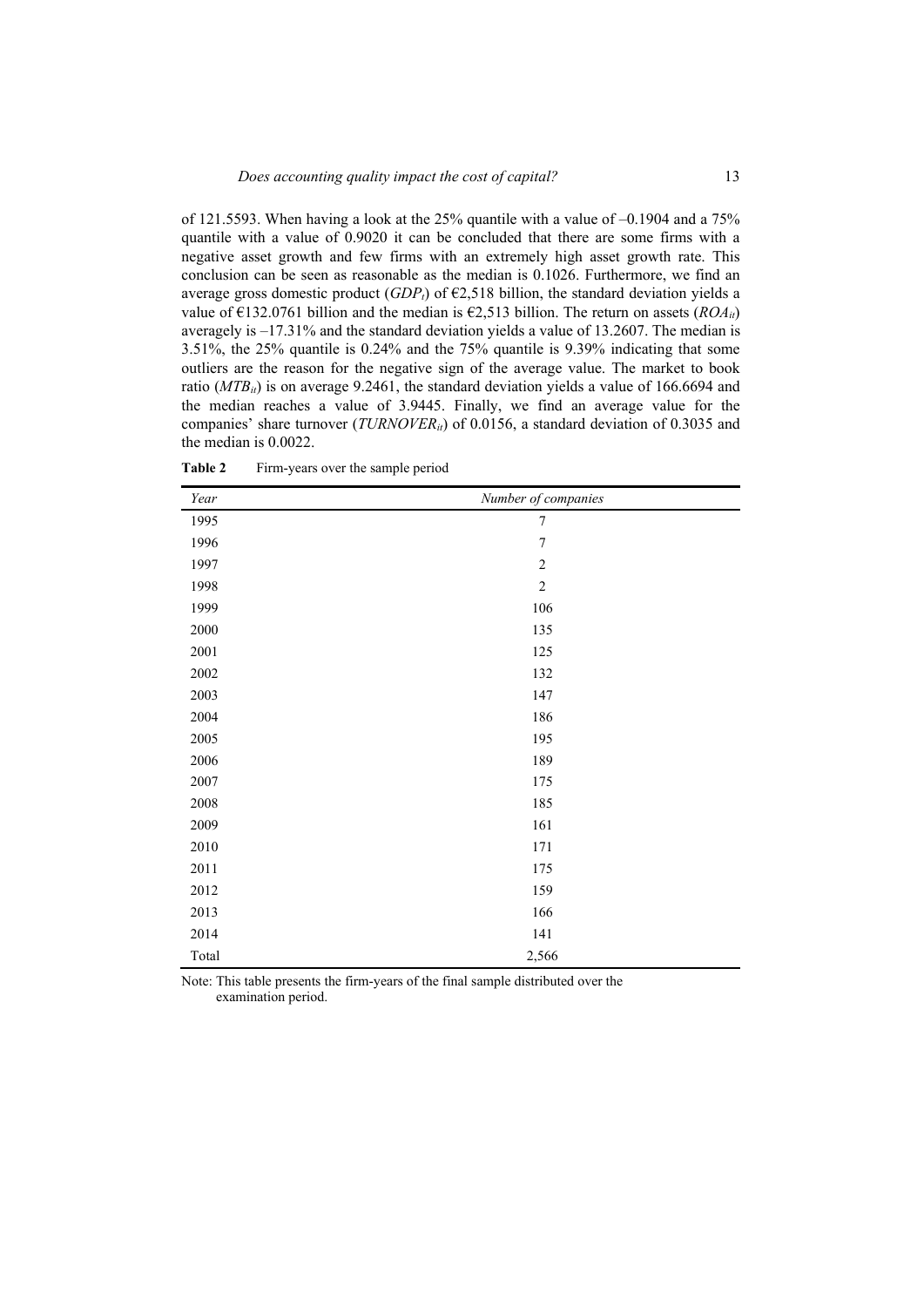| Panel A:<br>Dependent variables   | N     | Mean      | Std. Dev.  | Median  | P <sub>25</sub> | P75       |
|-----------------------------------|-------|-----------|------------|---------|-----------------|-----------|
| $COC_{it}$                        | 2,566 | 0.0623    | 0.0406     | 0.0531  | 0.0344          | 0.0821    |
| Panel B:<br>Independent variables | N     | Mean      | Std. Dev.  | Median  | P <sub>25</sub> | P75       |
| $BETA_{it}$                       | 2,566 | 0.6182    | 0.5264     | 0.5200  | 0.2300          | 0.9250    |
| $SIZE_{it}$                       | 2,566 | 6,196,734 | 24,100,000 | 230,048 | 63,000          | 1,328,500 |
| <i>VOLATILITY</i> <sub>it</sub>   | 2,566 | 30.0832   | 12.4596    | 27.8150 | 21.3100         | 37.3800   |
| <i>LEVERAGE</i> <sub>it</sub>     | 2,566 | 22.3845   | 109.0503   | 16.9050 | 3.5300          | 30.7400   |
| ASSETGROWTHit                     | 2.566 | 4.5936    | 121.5593   | 0.1026  | $-0.1904$       | 0.9029    |
| $GDP_t$ (in billions $\epsilon$ ) | 2,566 | 2,518     | 132.0761   | 2,513   | 2,396           | 2,623     |
| $ROA_{it}$                        | 2,566 | $-0.1731$ | 13.2607    | 0.0351  | 0.0024          | 0.0939    |
| $MTB_{it}$                        | 2,566 | 9.2461    | 166.6694   | 3.9445  | 2.2241          | 7.3390    |
| <b>TURNOVER</b> <sub>it</sub>     | 2,566 | 0.0156    | 0.3035     | 0.0022  | 0.0005          | 0.0074    |

**Table 3** Descriptive statistics

Notes: This table provides descriptive statistics for the dependent variable (Panel A) and for the independent variables of the final sample (Panel B). *COCit* is the cost of capital for firm *i* in year *t* estimated by using the CAPM; *BETAit* is the systematic risk, downloaded as the DS HISTORICAL BETA LOCAL INDEX, for firm *i* in year *t*;  $SIZE_{it}$  is total assets for firm *i* in year *t*;  $VOLATILITY_{it}$  is the percent value of the unsystematic risk, calculated as the yearly standard deviation of daily stock returns, for firm *i* in year *t*;  $LEVERAGE_{it}$  is the percent value of total debt divided by total assets for firm *i* in year *t*; *ASSETGROWTHit* is the asset growth rate for firm  $i$  in year  $t$ ;  $GDP_t$  is the gross domestic product (GDP) change rate in real terms as of calendar year *t*; *ROAit* is return on assets, calculated as net income divided by lagged total assets for firm *i* in year *t*; *MTBit* is the market-to-book ratio, calculated as the average market capitalisation for firm *i* in year *t*, divided by the book value of common equity;  $TURNOVER_{it}$  is share turnover, calculated as the value of all shares traded divided by the market capitalisation for firm *i* in year *t*.

Table 4 reports the Pearson correlation coefficients of the variables we have used in our examination model for measuring the impact of accounting quality on the cost of capital. Many correlations are statistically significant with an error probability of 1%. Less frequently observable are correlations with an error probability of 5% and 10%.

## *4.2 Empirical results*

For answering the research question whether accounting quality has an impact on the cost of capital, we run a fixed-effects panel regression on the German capital market from 1995 to 2014 using sample splits concerning the quality of the companies. We approximate accounting quality via the level of earnings management measured by the amount of income smoothing and the cost of capital is estimated by the CAPM. Table 5 shows the regression results. The outcomes of the regression for the dependent variable *COCit* indicate that 33.36% of the changes are accounted for by our examination model. The control variables show the expected signs with the exception of leverage  $(LEVERAGE_{it})$ <sup>14</sup> because the coefficient on leverage is not positive as expected, but negative. Further, we expected a positive or a negative coefficient on return on assets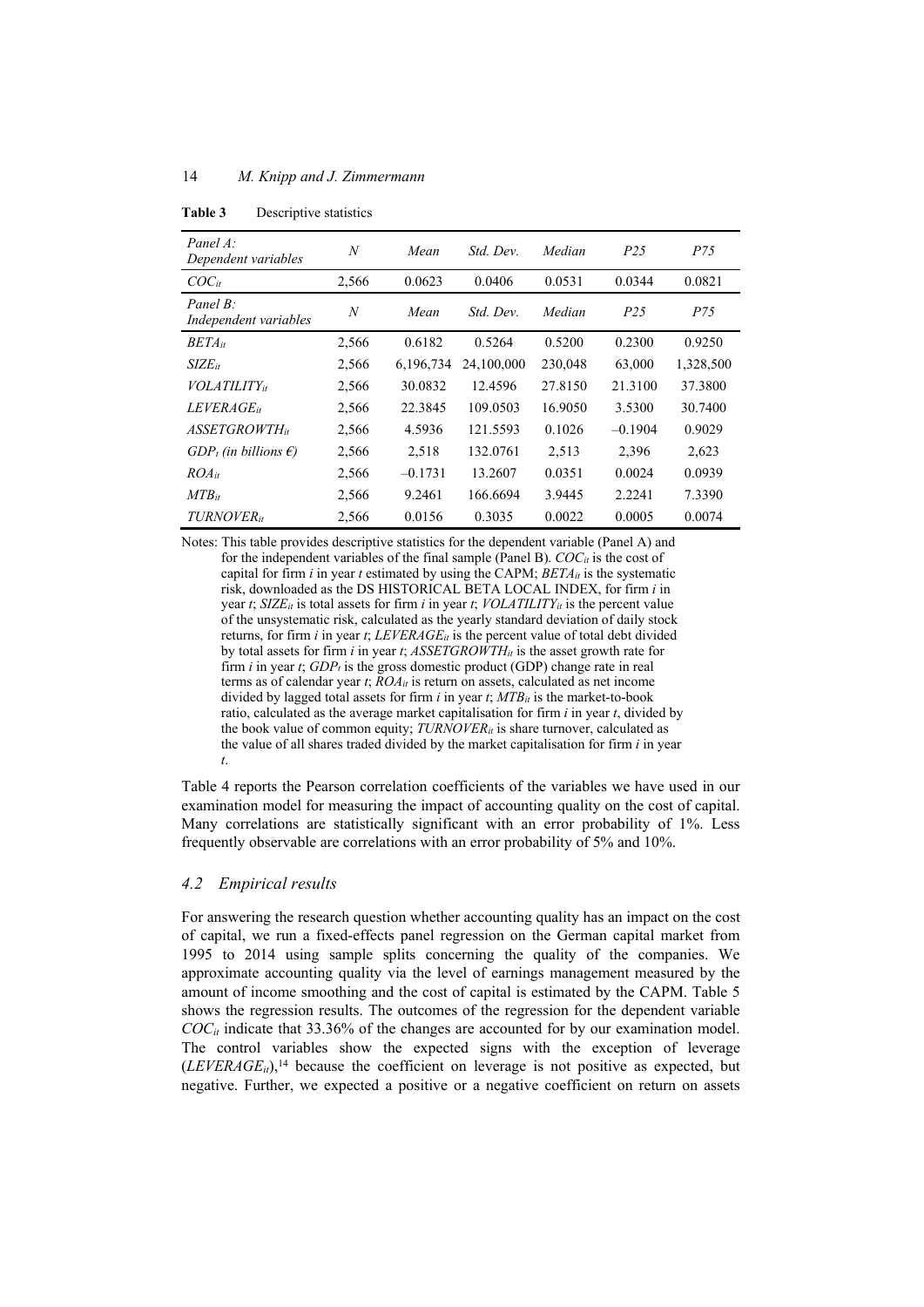$(ROA<sub>it</sub>)$  and on volatility (*VOLATILITY<sub>ii</sub>*). The findings display a positive coefficient on return on assets and a negative one on volatility. The coefficients on the systematic risk  $(BETA_{it})$ , volatility  $((VOLATLLITY_{it})$  and gross domestic product  $(GDP_{t})$  are significant at the 1% level. F-Statistics present a value of 113.910 and is also significant at the 1% level. Therefore, our regression model shows a highly significant explanation for the cost of capital.

Next we address the t-test of the residuals as shown in Table 6. We exercise a one-sided t-test to test whether the mean of the two portfolios residuals are significantly different from each other. The firms being tested are separated by the median of the income smoothing variable, so that respectively 1,283 companies are sorted in each portfolio. Firms with a high level of income smoothing are considered to have low accounting quality and therefore can be found in portfolio *AQlow*. Entities with a low level of income smoothing are considered to have high accounting quality and are consequently sorted into portfolio *AQhigh*. Firms with high accounting quality have an average value of 0.0029 and a standard deviation of 0.0255. In contrast, firms with low accounting quality have an average value of –0.0029 and a standard deviation of 0.029. The findings indicate that firms with high accounting quality and less earnings management are on average associated with lower cost of capital than firms with low accounting quality and a higher level of earnings management. The results are significant at the 1% level.

Figure 1 shows the impact of different accounting quality on the cost of capital by presenting a graphical description of the cost of capital in the form of a box plot. Companies with high income smoothing have a value of EM1 below 0.8694 and are therefore sorted into portfolio *AQlow*. Companies with low income smoothing have a value of EM1 above 0.8694, hence they can be found in portfolio *AQhigh*. We observe that the median cost of capital is lower for firms of portfolio *AQhigh* in comparison to firms of portfolio *AQlow*.

Table 7 illustrates the impact of different levels of accounting quality on the cost of capital by showing the descriptive statistics concerning the cost of capital. It can exactly be seen that the average cost of capital of firms with high accounting quality (*COC\_high*) are associated with lower cost of capital than the average cost of capital of firms with low accounting quality (*COC\_low*). The mean cost of capital of low accounting quality firms amount to 6.66% with a standard deviation of 4.14% and a median of 5.74%. The mean cost of capital of high accounting quality entities are 5.79% with a standard deviation of 3.93% and the median cost of capital amounting to 4.83%. Consequently, firms that do not manage earnings in terms of income smoothing, which are therefore related to high accounting quality are associated with on average 0.87% lower cost of capital than firms that do manage earnings.

Results of our regression and t-test indicate that firms with high financial reporting quality and low earnings management on average benefit significantly lower cost of capital than firms with a high level of earnings management and low financial reporting quality. At this point, we therefore are able to confirm our research question. Our findings are consistent with previous studies such as Welker (1995), Botosan (1997), Francis et al. (2004, 2008), Hail and Leuz (2009) and Barth et al. (2013).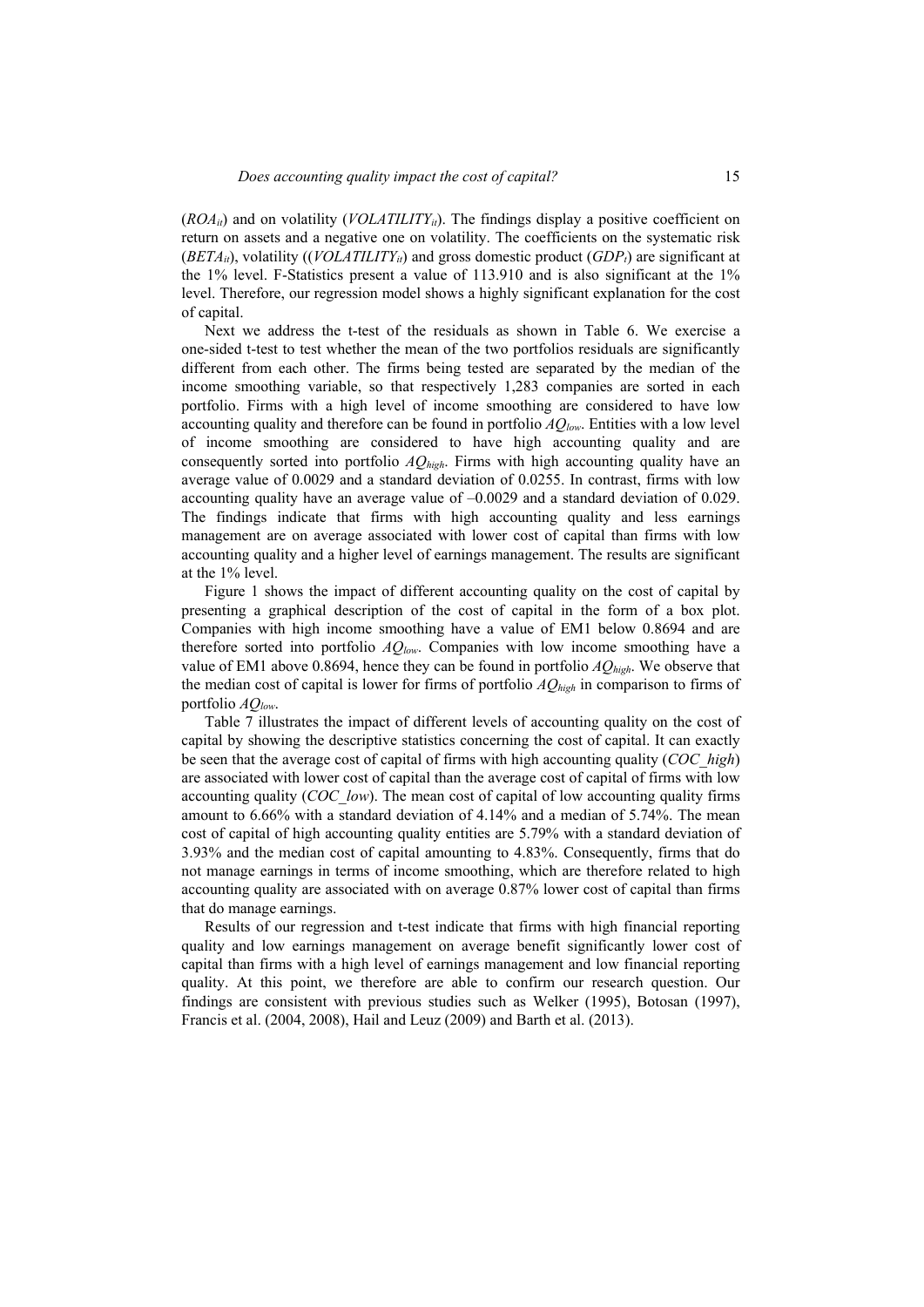| Pearson correlations                                                                                                                                                                                                                                     | COC <sub>01</sub> | $BETA_{it}$  | $S Z E_{it}$ |             |           | VOLATILITY <sub>ii</sub> LEVERAGE <sub>ii</sub> ASSETGROWTH <sub>ii</sub>                                                                                                                                                                                                                                                                                                                                                                                                                                                                                                                                                                                                                                                                                                                                                                                                                                                                                                                                                                                                                                                       | GDP,         | ${ROA}^{}_{ii}$ | $MTB_{\scriptscriptstyle H}$ | $Turnover_{it}$ |
|----------------------------------------------------------------------------------------------------------------------------------------------------------------------------------------------------------------------------------------------------------|-------------------|--------------|--------------|-------------|-----------|---------------------------------------------------------------------------------------------------------------------------------------------------------------------------------------------------------------------------------------------------------------------------------------------------------------------------------------------------------------------------------------------------------------------------------------------------------------------------------------------------------------------------------------------------------------------------------------------------------------------------------------------------------------------------------------------------------------------------------------------------------------------------------------------------------------------------------------------------------------------------------------------------------------------------------------------------------------------------------------------------------------------------------------------------------------------------------------------------------------------------------|--------------|-----------------|------------------------------|-----------------|
| $\overline{C}O\overline{C}_{it}$                                                                                                                                                                                                                         | 1.0000            |              |              |             |           |                                                                                                                                                                                                                                                                                                                                                                                                                                                                                                                                                                                                                                                                                                                                                                                                                                                                                                                                                                                                                                                                                                                                 |              |                 |                              |                 |
| $BETA_{it}$                                                                                                                                                                                                                                              | $0.7531***$       | 1.0000       |              |             |           |                                                                                                                                                                                                                                                                                                                                                                                                                                                                                                                                                                                                                                                                                                                                                                                                                                                                                                                                                                                                                                                                                                                                 |              |                 |                              |                 |
| $SIZE_{it}$                                                                                                                                                                                                                                              | $0.0824***$       | $0.0915***$  | 1.0000       |             |           |                                                                                                                                                                                                                                                                                                                                                                                                                                                                                                                                                                                                                                                                                                                                                                                                                                                                                                                                                                                                                                                                                                                                 |              |                 |                              |                 |
| <i>VOLATILITY<sub>u</sub></i>                                                                                                                                                                                                                            | $0.3861***$       | $0.5879***$  | $-0.0975***$ | 1.0000      |           |                                                                                                                                                                                                                                                                                                                                                                                                                                                                                                                                                                                                                                                                                                                                                                                                                                                                                                                                                                                                                                                                                                                                 |              |                 |                              |                 |
| $LEVERAGE_{it}$                                                                                                                                                                                                                                          | $-0.0156$         | 0.0058       | 0.0157       | $0.0560***$ | 1.0000    |                                                                                                                                                                                                                                                                                                                                                                                                                                                                                                                                                                                                                                                                                                                                                                                                                                                                                                                                                                                                                                                                                                                                 |              |                 |                              |                 |
| ASSETGROWTH,                                                                                                                                                                                                                                             | $0.0609***$       | $0.0621***$  | 0.0036       | $0.0343*$   | $-0.0015$ | 1.0000                                                                                                                                                                                                                                                                                                                                                                                                                                                                                                                                                                                                                                                                                                                                                                                                                                                                                                                                                                                                                                                                                                                          |              |                 |                              |                 |
| GDP,                                                                                                                                                                                                                                                     | $-0.0826***$      | $0.1063***$  | $0.0671***$  | $0.0594***$ | 0.0202    | $0.0342*$                                                                                                                                                                                                                                                                                                                                                                                                                                                                                                                                                                                                                                                                                                                                                                                                                                                                                                                                                                                                                                                                                                                       | 1.0000       |                 |                              |                 |
| $ROA_{it}$                                                                                                                                                                                                                                               | $-0.0606***$      | $-0.0670***$ | 0.0080       | $-0.0045**$ | 0.0011    | $-0.9422***$                                                                                                                                                                                                                                                                                                                                                                                                                                                                                                                                                                                                                                                                                                                                                                                                                                                                                                                                                                                                                                                                                                                    | $-0.0188$    | 1.0000          |                              |                 |
| $\mathit{MTB}_{it}$                                                                                                                                                                                                                                      | 0.0116            | 0.0191       | $-0.0082$    | 0.0041      | 0.0018    | $-0.0015$                                                                                                                                                                                                                                                                                                                                                                                                                                                                                                                                                                                                                                                                                                                                                                                                                                                                                                                                                                                                                                                                                                                       | 0.0290       | 0.0004          | 1.0000                       |                 |
| TURNOVER,                                                                                                                                                                                                                                                | 0.0073            | $-0.0114$    | $-0.0103$    | 0.0144      | 0.0148    | $-0.0006$                                                                                                                                                                                                                                                                                                                                                                                                                                                                                                                                                                                                                                                                                                                                                                                                                                                                                                                                                                                                                                                                                                                       | $-0.0546***$ | 0.0005          | $-0.0025$                    | 1.0000          |
| Notes: This table reports Pearson correlations for all variables used in the final sample. $COC_{el}$ is the cost of capital for firm <i>i</i> in year <i>t</i> estimated by using the CAPM;<br>10% levels are indicated by *, ** and ***, respectively. |                   |              |              |             |           | product (GDP) change rate in real terms as of calendar year t; $ROA_{ii}$ is return on assets, calculated as net income divided by lagged total assets for firm i in year t;<br>the percent value of total debt divided by total assets for firm <i>i</i> in year t; $ASSETGRONTHf$ is the asset growth rate for firm <i>i</i> in year t; $GDPf$ is the gross domestic<br>is share turnover, calculated as the value of all shares traded divided by the market capitalisation for firm i in year t; the significances of r-tests at the 1%, 5% and<br>$MTB_{ii}$ is the market-to-book ratio, calculated as the average market capitalisation for firm <i>i</i> in year <i>t</i> , divided by the book value of common equity; $TURNOVER_{ii}$<br>$VOLATILIT4$ is the percent value of the unsystematic risk, calculated as the yearly standard deviation of daily stock returns, for firm <i>i</i> in year t, LEVERAGE, is<br>$BETA_A$ is the systematic risk, downloaded as the DS HISTORICAL BETA LOCAL INDEX, for firm <i>i</i> in year <i>t</i> ; SIZE <sub>ii</sub> is total assets for firm <i>i</i> in year <i>t</i> ; |              |                 |                              |                 |

*M. Knipp and J. Zimmermann* 

16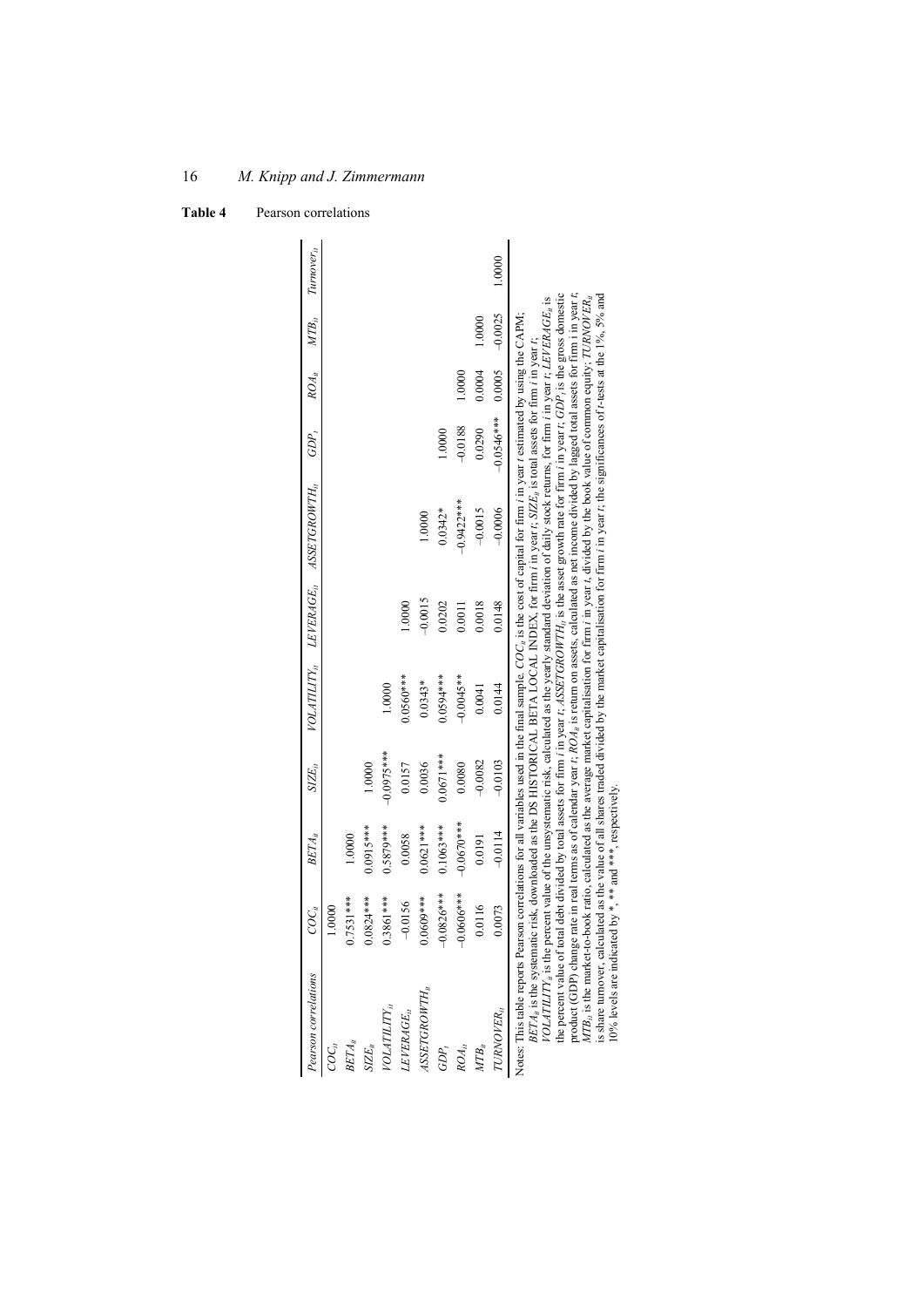|                                 | $COC_{it}$   |  |
|---------------------------------|--------------|--|
| $BETA_{it}$                     | $0.0638***$  |  |
|                                 | (30.220)     |  |
| $SIZE_{it}$                     | 0.0000       |  |
|                                 | $(-0.130)$   |  |
| <b>VOLATILITY</b> <sub>it</sub> | $-0.0011***$ |  |
|                                 | $(-8.690)$   |  |
| LEVERAGE <sub>it</sub>          | 0.0000       |  |
|                                 | $(-1.210)$   |  |
| <b>ASSETGROWTHit</b>            | 0.0000       |  |
|                                 | (1.050)      |  |
| $GDP_t$                         | $0.0000***$  |  |
|                                 | $(-10.270)$  |  |
| $ROA_{it}$                      | 0.0001       |  |
|                                 | (0.820)      |  |
| $MTB_{it}$                      | 0.0000       |  |
|                                 | $(-0.150)$   |  |
| TURNOVERit                      | $-0.0010$    |  |
|                                 | $(-0.510)$   |  |
| $\boldsymbol{N}$                | 2.566        |  |
| Within R <sup>2</sup>           | 0.3336       |  |
| F-statistics                    | 113.910***   |  |

**Table 5** Impact of the accounting quality on the cost of capital

Notes: This table presents results from the regression examining the effect of accounting quality on the cost of capital. *COCit* is the cost of capital for firm *i* in year *t* estimated by using the CAPM; *BETA<sub>it</sub>* is the systematic risk, downloaded as the DS HISTORICAL BETA LOCAL INDEX, for firm *i* in year *t*; *SIZE<sub>it</sub>* is total assets for firm  $i$  in year  $t$ ;  $VOLATLLITY$ <sub>it</sub> is the percent value of the unsystematic risk, calculated as the yearly standard deviation of daily stock returns, for firm *i* in year *t*; *LEVERAGEit* is the percent value of total debt divided by total assets for firm *i* in year *t*;  $ASSECTIONTH_{it}$  is the asset growth rate for firm *i* in year *t*;  $GDP<sub>t</sub>$  is the gross domestic product (GDP) change rate in real terms as of calendar year *t*; *ROAit* is return on assets, calculated as net income divided by lagged total assets for firm *i* in year *t*; *MTBit* is the market-to-book ratio, calculated as the average market capitalisation for firm *i* in year *t*, divided by the book value of common equity; *TURNOVERit* is share turnover, calculated as the value of all shares traded divided by the market capitalisation for firm *i* in year *t*; the significances of *t*-tests at the 1%, 5% and 10% levels are indicated by \*, \*\* and \*\*\*, respectively.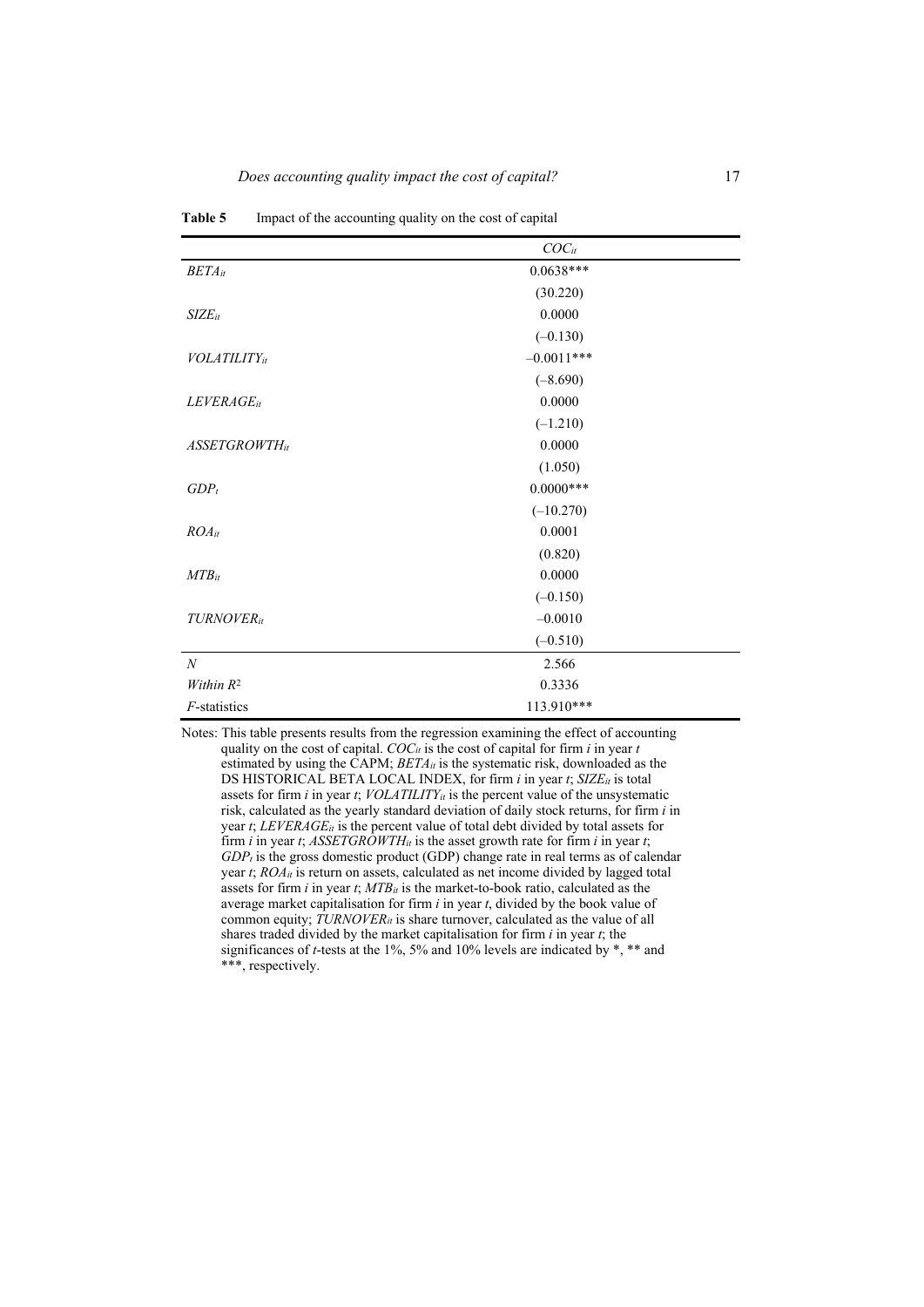|             | <i>Observations</i> | Mean      | <i>Std. error</i> | <i>Std. deviation</i> |
|-------------|---------------------|-----------|-------------------|-----------------------|
| $AQ_{low}$  | 1.283               | 0.0029    | 0.0007            | 0.0255                |
| $AQ_{high}$ | 1.283               | $-0.0029$ | 0.0008            | 0.0290                |
| t-value     | $5.3701***$         |           |                   |                       |

**Table 6** *t*-test of the residuals

Notes: This table shows the results of the t-test of the residuals; *AQlow* are companies with an EM1 value below 0.8694; *AQhigh* are companies with an EM1 value above 0.8694; the significances of *t*-tests at the 1%, 5% and 10% levels are indicated by \*, \*\* and \*\*\*, respectively.

**Figure 1** Impact of different levels of accounting quality on the cost of capital



**Table 7** Impact of different levels of accounting quality on the cost of capital

| Costs of capital |      | Mean   | Std. Dev. | Median | P <sub>25</sub> | P75    |
|------------------|------|--------|-----------|--------|-----------------|--------|
| COC low          | .283 | 0.0666 | 0.0414    | 0.0574 | 0.0364          | 0.0875 |
| COC high         | .283 | 0.0579 | 0.0393    | 0.0483 | 0.0329          | 0.0767 |

Note: This table provides descriptive statistics for the cost of capital.

## *4.3 Robustness check*

We perform a robustness check to test whether the effect of accounting quality on the cost of capital still applies if parameters of the examination are altered. We implement this robustness check to provide further evidence to our results. Thus, to confirm the validity of the examination model, we run regressions and t-tests within different industry groups.

Following Barth et al. (1998) and Easton and Pae (2004), we create industry cluster to sort the companies into different groups by means of their primary SIC codes. Due to the small sample size, we do not apply such detailed classifications as used by Barth et al.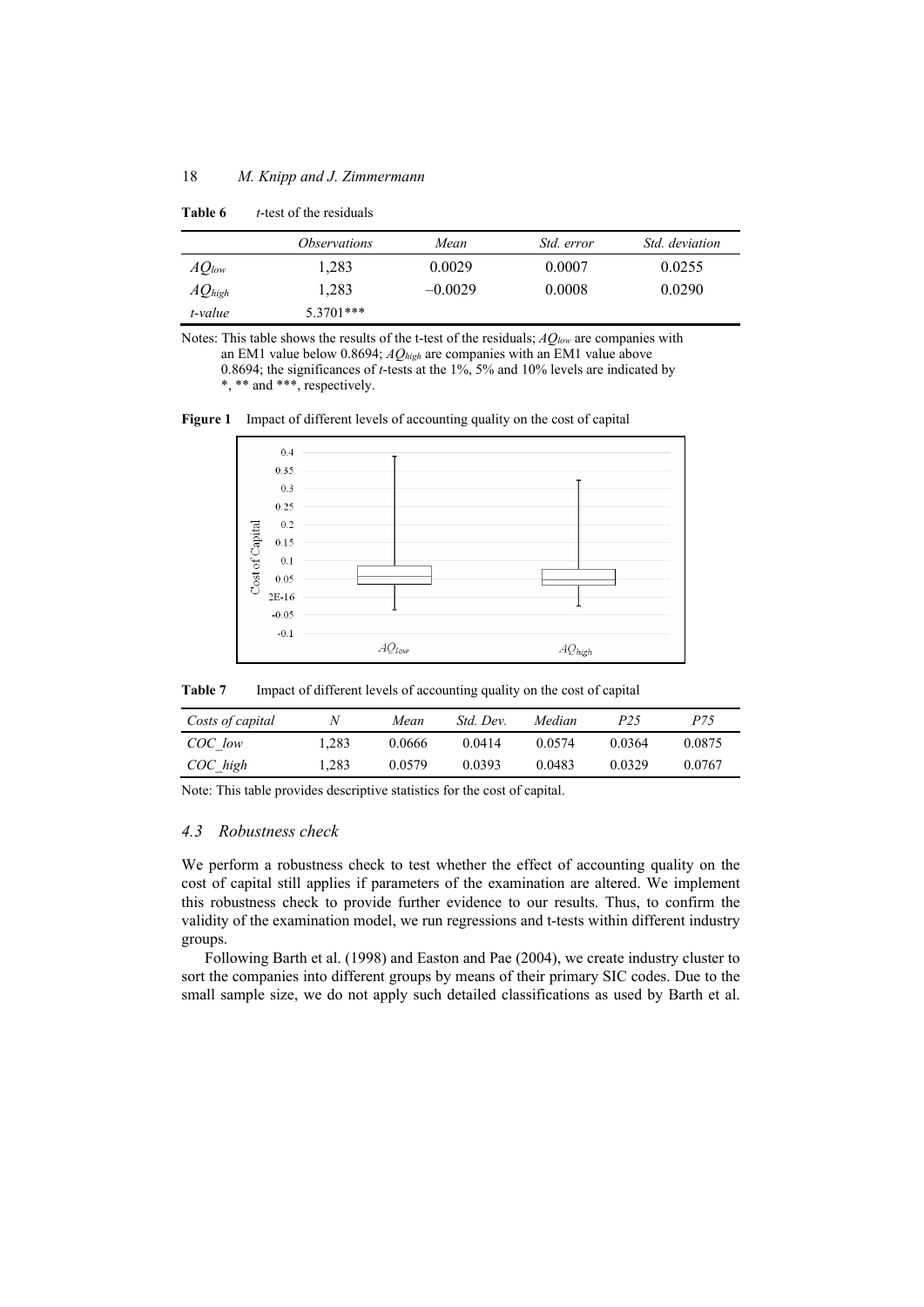(1998) and Easton and Pae (2004). Therefore, we are oriented towards the broader industry classification of the SIC division structure.15 Table 8 gives an overview on the composition of the industry cluster and their allocation in the study sample.

| Industry cluster | Primary SIC codes | Firm years | Percentage of observations |
|------------------|-------------------|------------|----------------------------|
| Agriculture      | $1 - 999$         | 15         | 0.5846                     |
| Mining           | 1000-1499         | 37         | 1.4419                     |
| Construction     | 1500-1799         | 73         | 2.8449                     |
| Manufacturing    | 2000-3999         | 1,548      | 60.3274                    |
| <b>Utilities</b> | 4000-4999         | 239        | 9.3141                     |
| Trade            | 5000-5999         | 174        | 6.7810                     |
| Services         | 7000-8900         | 480        | 18.7062                    |
| Public           | 9100-9999         | $\theta$   | 0.0000                     |
| Total            |                   | 2,566      | 100.0000                   |

**Table 8** Composition of the industry cluster

For testing the impact of accounting quality on the cost of capital within the industry groups, we run regressions and t-tests separately. Table 9 reports the results of the fixedeffects regression for each industry group.16 The majority of the results are consistent with the findings of the full sample because most of the coefficients have the same sign. Significant results can be found in the industries construction, manufacturing, utilities, trade and services. The insignificant results of the other industry clusters can be explained by the small sample size in the regarding industry. The regressions mostly perform equally reasonable and fine in explaining the variance of the dependent variable, except the industry groups agriculture and mining, which suffer from small sample sizes, no significant coefficients and very high coefficients of determination.

Further, we review the t-tests for answering our research question. Table 10 reports the outcomes of the t-tests for each industry cluster. It can be seen that the coefficients of *AQhigh* are negative and therefore lower than the positive coefficients of *AQlow* in all industry groups, indicating that firms sorted in the portfolio associated with high quality accounting benefit from lower cost of capital. The outcomes of the industries agriculture, construction and utilities are insignificant. The results of the industries mining and trade are significant at the 5% level and the outcomes of the industries manufacturing and services are significant at the 1% level. 2,239 significant firm-year observations representing 87.26% of the sample face 327 insignificant firm-year observations representing 12.74% of the sample. Therefore, we conclude that we hereby provide further empirical evidence of the impact of accounting quality on the cost of capital within industry groups. Hence the negative relation of accounting quality and the cost of capital has been confirmed through this robustness check.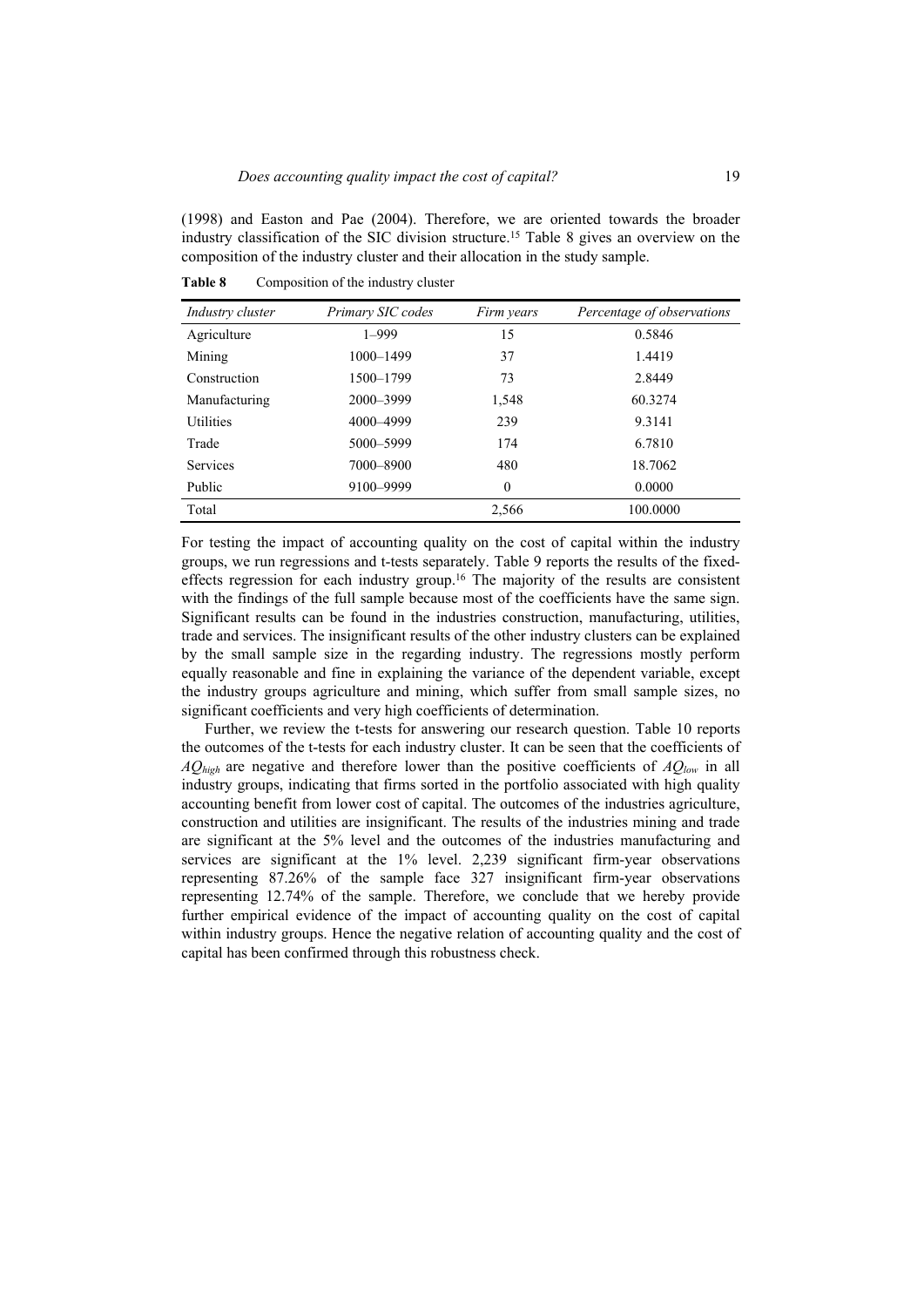| Industry cluster                                                                                              | Agrar          | Mining     | Construction  | Manufacturing | Utilities   | Trade       | Services                |
|---------------------------------------------------------------------------------------------------------------|----------------|------------|---------------|---------------|-------------|-------------|-------------------------|
|                                                                                                               | $_{CC_{it}}$   | $COC_{it}$ | $COC_{\it i}$ | $COC_{ii}$    | $COC_{it}$  | $COC_{it}$  | $\overline{C}O_{u}^{c}$ |
| $BETA_{it}$                                                                                                   | 0.1044         | 0.0454     | $0.0371**$    | $0.0640***$   | $0.0682***$ | $0.0586***$ | $0.0628***$             |
|                                                                                                               | (1.160)        | (1.650)    | (1.950)       | (23.020)      | (8.360)     | (6.270)     | (14.310)                |
| $SIZE_{it}$                                                                                                   | 0.0000         | 0.0000     | 0.0000        | 0.0000        | 0.0000      | 0.0000      | $0.0000*$               |
|                                                                                                               | (0.240)        | (0.730)    | (0.240)       | (0.790)       | $(-1.000)$  | (0.100)     | $(-1.760)$              |
| $\label{eq:total} \textit{POLATLITY}_{it}$                                                                    | $-0.0070$      | $-0.0031$  | $-0.0046***$  | $-0.0014***$  | $-0.0010**$ | $-0.0003$   | $-0.0007$ **            |
|                                                                                                               | $(-1.620)$     | $(-1.600)$ | $(-3.250)$    | $(-8.570)$    | $(-2.040)$  | $(-0.680)$  | $(-2.470)$              |
| $LEVERAGE_{it}$                                                                                               | 0.0006         | 0.0011     | 0.0011        | $-0.0001$     | $-0.0005**$ | $-0.0001$   | 0.0000                  |
|                                                                                                               | (0.150)        | (1.380)    | (1.410)       | $(-1.360)$    | $(-2.170)$  | $(-0.390)$  | $(-1.470)$              |
| $ASSETCROWTH_{it}$                                                                                            | 0.0005         | 0.0029     | $-0.0004$     | 0.0000        | 0.0006      | $-0.0004$   | 0.0000                  |
|                                                                                                               | (0.040)        | (1.100)    | $(-0.370)$    | (0.340)       | (0.780)     | $(-0.730)$  | (1.300)                 |
| $GDP_t$                                                                                                       | $-0.0001$      | $-0.0001$  | $-0.0001***$  | $0.0000$ ***  | $0.0000**$  | $0.0000*$   | $0.0000**$              |
|                                                                                                               | $(-0.670)$     | $(-1.430)$ | $(-2.910)$    | $(-7.140)$    | $(-2.280)$  | $(-1.950)$  | $(-2.310)$              |
| $ROA_{it}$                                                                                                    | 0.9219         | $-0.0097$  | 0.0120        | $0.0002\,$    | $-0.0104$   | $-0.0009$   | $-0.0001$               |
|                                                                                                               | (0.700)        | $(-0.300)$ | (0.370)       | (0.300)       | $(-1.440)$  | $(-0.210)$  | $(-0.110)$              |
| $MTB_{ii}$                                                                                                    | 0.0169         | 0.0002     | $-0.0001$     | 0.0000        | 0.0000      | 0.0000      | 0.0000                  |
|                                                                                                               | (0.940)        | (0.140)    | $(-1.440)$    | $(-0.050)$    | (0.190)     | (0.930)     | $(-1.210)$              |
| TURNOVER <sub>it</sub>                                                                                        | 8.3216         | 0.4251     | 0.0261        | $-0.0012$     | $0.5651**$  | $0.2189*$   | $0.1347**$              |
|                                                                                                               | (1.330)        | (1.690)    | (0.680)       | $(-0.590)$    | (2.470)     | (1.700)     | (2.220)                 |
|                                                                                                               | $\frac{15}{2}$ | 37         | 73            | 1.548         | 239         | 174         | 480                     |
| Within $R^2$                                                                                                  | 0.8326         | 0.6361     | 0.2954        | 0.3124        | 0.3859      | 0.3893      | 0.4662                  |
| F-statistics                                                                                                  | 1.660          | $4.080***$ | $2.280**$     | 63.950***     | $12.710***$ | $8.780***$  | 33.760***               |
| Note: The significances of t-tests at the 1%, 5% and 10% levels are indicated by *, ** and ***, respectively. |                |            |               |               |             |             |                         |

**Table 9** Impact of the accounting quality on the cost of capital within industry cluster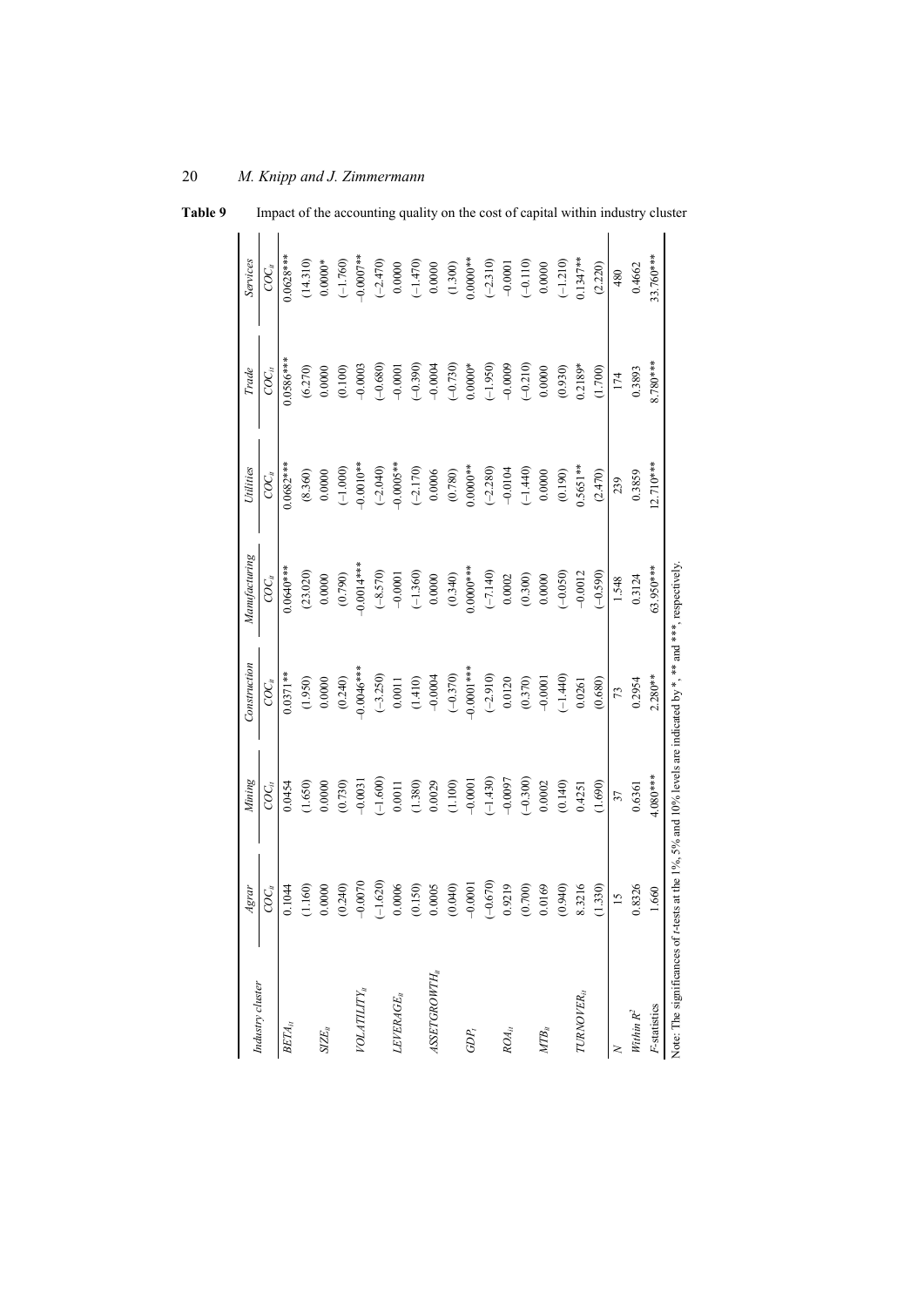| Industry cluster |             | <i><b>Observations</b></i> | Mean      | Std. error | Std. deviation |
|------------------|-------------|----------------------------|-----------|------------|----------------|
| Agrar            | $AQ_{low}$  | 8                          | 0.0048    | 0.0019     | 0.0053         |
|                  | $AQ_{high}$ | 7                          | $-0.0055$ | 0.0104     | 0.0274         |
|                  | t-value     | 1.038                      |           |            |                |
| Mining           | $AQ_{low}$  | 19                         | 0.0058    | 0.0038     | 0.0164         |
|                  | $AQ_{high}$ | 18                         | $-0.0061$ | 0.0052     | 0.0220         |
|                  | t-value     | 1.862**                    |           |            |                |
| Construction     | $AQ_{low}$  | 37                         | 0.0027    | 0.0058     | 0.0355         |
|                  | $AQ_{high}$ | 36                         | $-0.0028$ | 0.0051     | 0.0304         |
|                  | t-value     | 0.717                      |           |            |                |
| Manufacturing    | $AQ_{low}$  | 774                        | 0.0032    | 0.0010     | 0.0268         |
|                  | $AQ_{high}$ | 774                        | $-0.0032$ | 0.0011     | 0.0303         |
|                  | t-value     | 4.359***                   |           |            |                |
| <b>Utilities</b> | $AQ_{low}$  | 120                        | 0.0021    | 0.0023     | 0.0252         |
|                  | $AQ_{high}$ | 119                        | $-0.0021$ | 0.0025     | 0.0269         |
|                  | t-value     | 1.233                      |           |            |                |
| Trade            | $AQ_{low}$  | 87                         | 0.0037    | 0.0019     | 0.0174         |
|                  | $AQ_{high}$ | 87                         | $-0.0037$ | 0.0026     | 0.0238         |
|                  | t-value     | $2.321**$                  |           |            |                |
| Services         | $AQ_{low}$  | 240                        | 0.0038    | 0.0016     | 0.0254         |
|                  | $AQ_{high}$ | 240                        | $-0.0038$ | 0.0017     | 0.0271         |
|                  | t-value     | $3.133***$                 |           |            |                |

**Table 10** t-test of residuals within industry cluster

Notes: This table shows the results of the t-test of the residuals within the different industry clusters; *AQlow* are companies with an EM1 value below 0.8694; *AQhigh* are companies with an EM1 value above 0.8694; the significances of *t*-tests at the 1%, 5% and 10% levels are indicated by \*, \*\* and \*\*\*, respectively.

## **5 Conclusions**

In this study we examine the impact of accounting quality on the cost of capital on the German capital market from 1995 to 2014. Our results indicate that firms with high accounting quality are associated with lower cost of capital than firms with low accounting quality. Prior research already suggests a negative relation between the quality of financial reports and the cost of capital (Welker, 1995; Botosan, 1997; Francis et al., 2004; Barth et al., 2013). The majority of studies present negative effects for mostly US capital markets, but there are some studies which are not able to confirm these prior results (Cohen, 2008; Core et al., 2008). However, we have tested the effect for the German capital market by using an innovative approach. We have therefore approximated accounting quality via the amount of earnings management executed by firms' management following Leuz et al. (2003) and estimated the cost of capital by using the CAPM. We have executed fixed-effects regressions and variance analyses for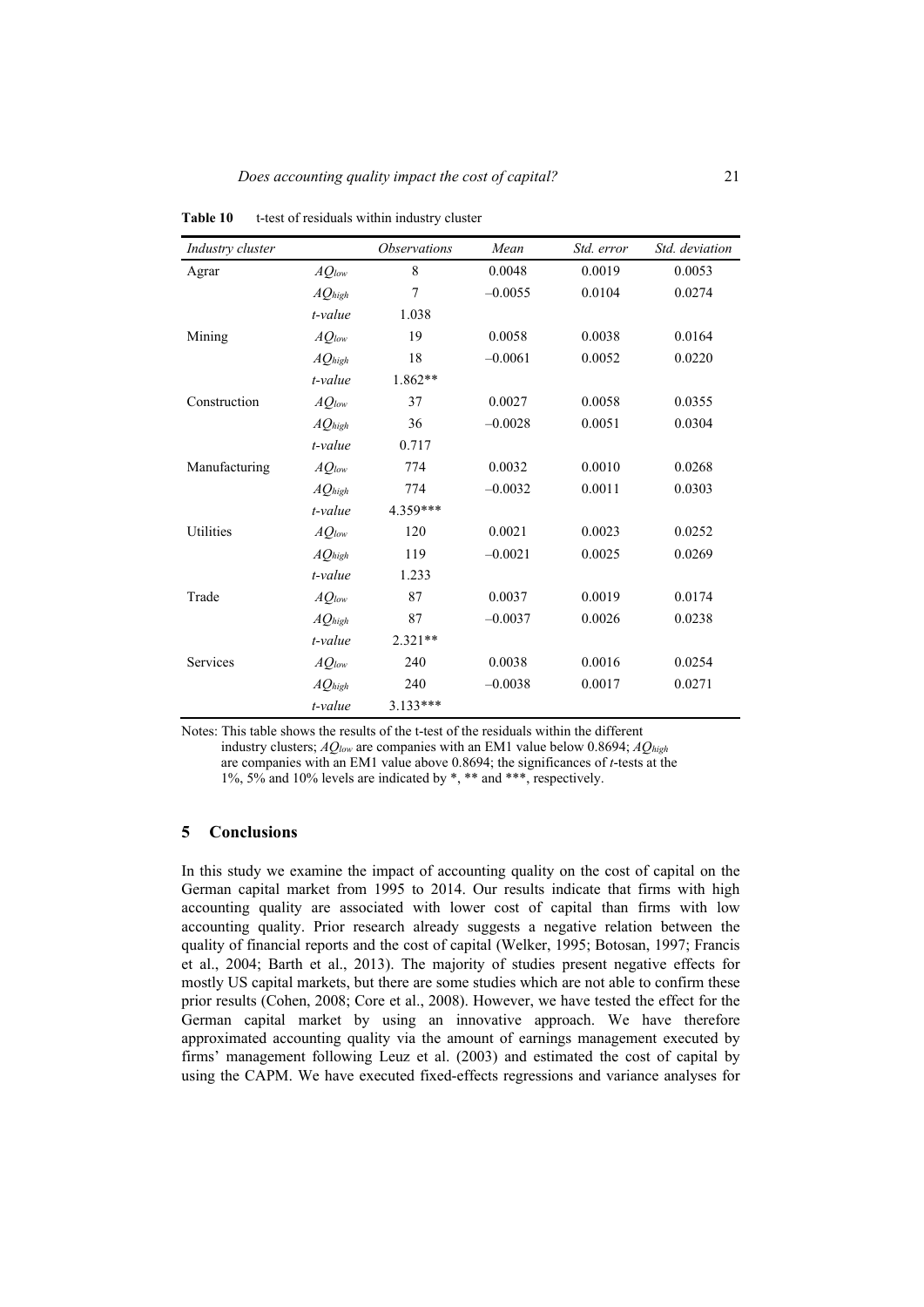determining whether the accounting quality has an impact on the cost of capital. Additionally, we constructed portfolios in terms of accounting quality following Barron and Qu (2014) for testing residuals of the groups after adjusting for other influences with control variables. Our empirical research suggests that the amount of income smoothing and the associated accounting quality do have an impact on the cost of capital. Firms with high quality accounting benefit significantly lower cost of capital than firms with low quality accounting. Our results are consistent with prior literature because we find similar results for the German capital market. Our findings have also been confirmed in alternative specifications in terms of industry cluster.

Consistent with Core (2001), future research should be conducted in the field of accounting quality and the cost of capital by modifying various cost of capital models. Especially models with implied cost of capital could add to the small body of research on the German capital market. Furthermore, also different measures of accounting and earnings quality such as used in Francis et al. (2008) focusing on the earnings attributes could be executed. Different point of views of earnings management should be considered as well. Following Healy and Wahlen (1999) and Schipper (1989), we have assessed earnings management as something negative but in contrast, there are other views which assume a good side of earnings management in terms of signaling such as Beneish (2001) who refers to the information perspective deriving from Holthausen and Leftwich (1983). Besides examining different capital markets and comparing effects on different capital markets could bring new insights to this important topic in accounting.

## **References**

- Akerlof, G.A. (1970) 'The market for 'lemons': quality uncertainty and the market mechanism', *Quarterly Journal of Economics*, Vol. 84, No. 3, pp.488–500.
- Artmann, S., Finter, P. and Kempf, A. (2012) 'Determinants of expected stock returns: large sample evidence from the German market', *Journal of Business Finance & Accounting*, Vol. 39, Nos. 5–6, pp.758–784.
- Artmann, S.B. (2011) *Renditeanomalien in Deutschland und den USA*, Kölner Wissenschaftsverlag, Köln.
- Ashbaugh-Skaife, H., Collins, D.W., Kinney Jr., W.R. and Lafond, R. (2009) 'The effect of SOX internal control deficiencies on firm risk and cost of equity', *Journal of Accounting Research*, Vol. 47, No. 1, pp.1–43.
- Bailey, W., Karolyi, A.G. and Salva, C. (2006) 'The economic consequences of increased disclosure: evidence from international cross-listings', *Journal of Financial Economics*, Vol. 81, No. 1, pp.175–213.
- Ball, R. and Shivakumar, L. (2005) 'Earnings quality in U.K. private firms: comparative loss recognition timeliness', *Journal of Accounting an Economics*, Vol. 39, No. 1, pp.83–128.
- Barron, O.E. and Qu, H. (2014) 'Information asymmetry and the ex ante impact of public disclosure quality on price efficiency and the cost of capital: evidence from a laboratory market', *The Accounting Review*, Vol. 89, No. 4, pp.1269–1297.
- Barth, M.E., Beaver, W.H. and Landsman, W.R. (1998) 'Relative valuation roles of equity book value and net income as a function of financial health', *Journal of Accounting and Economics*, Vol. 25, No. 1, pp.1–34.
- Barth, M.E., Cram, D.P. and Nelson, K.K. (2001) 'Accruals and the prediction of future cash flows', *The Accounting Review*, Vol. 76, No. 1, pp.27–58.
- Barth, M.E., Konchitchki, Y. and Landsman, W.R. (2013) 'Cost of capital and earnings transparency', *Journal of Accounting and Economics*, Vol. 55, No. 2, pp.206–224.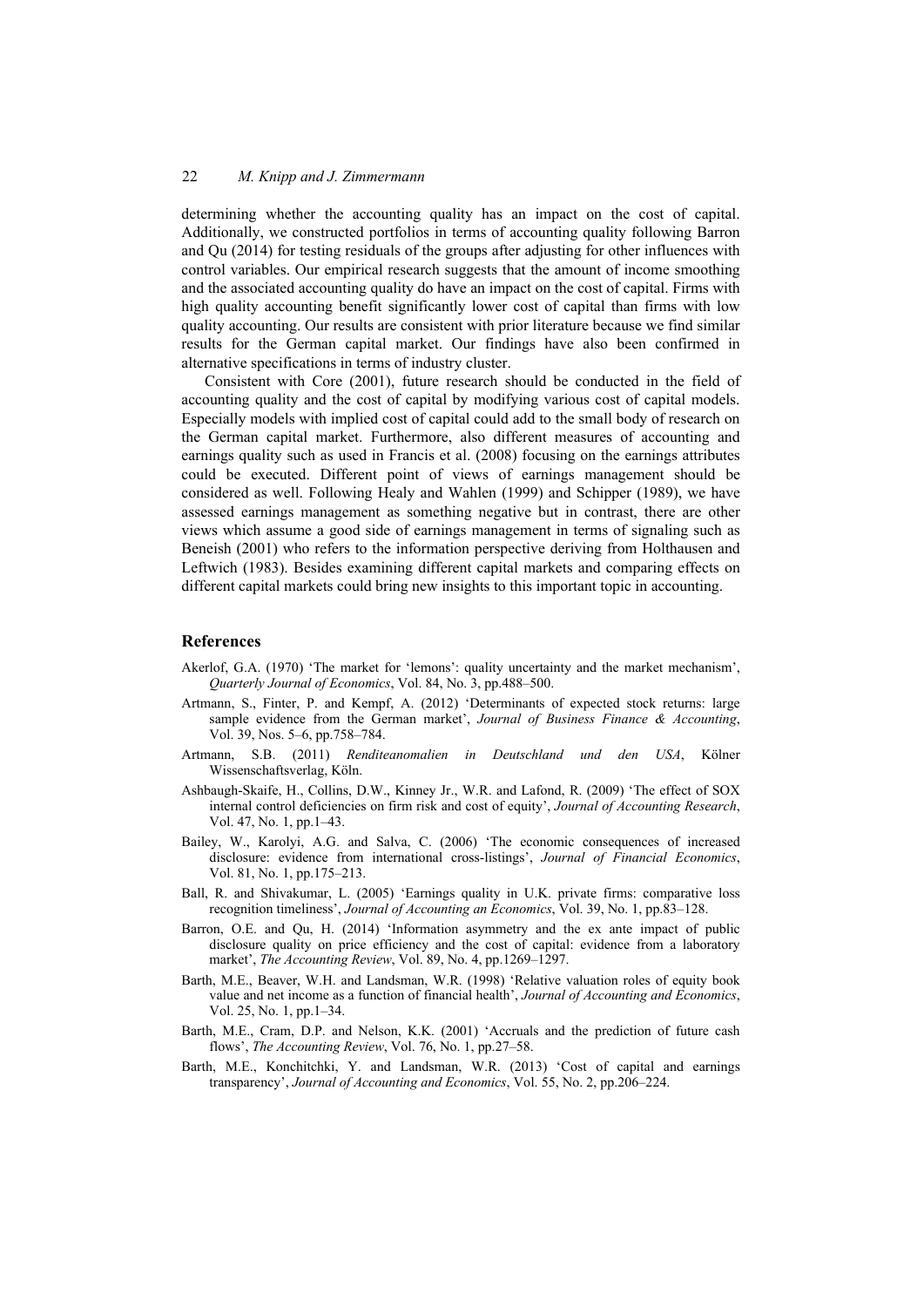- Barth, M.E., Landsman, W.R. and Lang, M.H. (2008) 'International accounting standards and accounting quality', *Journal of Accounting Research*, Vol. 46, No. 3, pp.467–498.
- Beneish, M.D. (2001) 'Earnings management: a perspective', *Managerial Finance*, Vol. 27, No. 12, pp.3–17.
- Ben-Nasr, H., Boubakri, N. and Cosset, J. (2012) 'The political determinants of the cost of equity: evidence from newly privatized firms', *Journal of Accounting Research*, Vol. 50, No. 3, pp.605–646.
- Böcking, H., Gros, M. and Worret, D. (2015) 'Enforcement of accounting standards: how effective is the German two-tier system in detecting earnings management?', *Review of Managerial Science*, Vol. 9, No. 3, pp.431–485.
- Botosan, C.A. (1997) 'Disclosure level and the cost of equity capital', *The Accounting Review*, Vol. 72, No. 3, pp.323–349.
- Botosan, C.A. (2006) 'Disclosure and the cost of capital: what do we know?', *Accounting and Business Research*, Vol. 36, No. 1, pp.31–40.
- Burgstahler, D.C., Hail, L. and Leuz, C. (2006) 'the importance of reporting incentives: earnings management in European private and public firms', *The Accounting Review*, Vol. 81, No. 5, pp.983–1016.
- Claus, J. and Thomas, J. (2001) 'Equity Premia as low as three percent? Evidence from analysts' earnings forecasts for domestic and international stock markets', *The Journal of Finance*, Vol. 56, No. 5, pp.1629–1666.
- Cohen, D.A. (2008) 'Does information risk really matter? An analysis of the determinants and economic consequenses of financial reporting quality', *Asia-Pacific Journal of Accounting & Economics*, Vol. 15, No. 2, pp.69–90.
- Core, J.E. (2001) 'A review of the empirical disclosure literature: discussion', *Journal of Accounting and Economics*, Vol. 31, Nos. 1–3, pp.441–456.
- Core, J.E., Guay, W.R. and Verdi, R. (2008) 'Is accruals quality a priced risk factor?', *Journal of Accounting and Economics*, Vol. 46, No. 1, pp.2–22.
- Core, J.E., Hail, L. and Verdi, R.S. (2015) 'Mandatory disclosure quality, inside ownership, and cost of capital', *European Accounting Review*, Vol. 24, No. 1, pp.1–29.
- Daske, H., Gebhardt, G. and Klein, S. (2006) 'Estimating the expected cost of equity capital using analysts' consensus forecasts', *Schmalenbach Business Review*, Vol. 58, No. 1, pp.2–36.
- Dechow, P.M. and Dichev, I.D. (2002) 'The quality of accruals and earnings: the role of accrual estimation errors', *The Accounting Review*, Vol. 77, Supplement 1, pp.35–59.
- Dechow, P.M., Sloan, R.G. and Sweeney, A.P. (1995) 'Detecting earnings management', *The Accounting Review*, Vol. 70, No. 2, pp.193–225.
- Easton, P.D. (2004) 'PE ratios, PEG ratios, and estimating the implied expected rate of return on equity capital', *The Accounting Review*, Vol. 79, No. 1, pp.73–95.
- Easton, P.D. and Monahan, S.J. (2005) 'An evaluation of accounting-based measures of expected returns', *The Accounting Review*, Vol. 80, No. 2, pp.501–538.
- Easton, P.D. and Pae, J. (2004) 'Accounting conservatism and the relation between returns and accounting data', *Review of Accounting Studies*, Vol. 9, No. 4, pp.495–521.
- Edwards, E. and Bell, P. (1961) *The Theory and Measurement of Business Income*, University of California Press, Berkeley, CA.
- Elton, E.J., Gruber, M.J., Brown, S.J. and Goetzmann, W.N. (2014) *Modern Portfolio Theory and Investment Analysis*, 9th ed., Wiley, New York.
- Fama, E.F. and French, K.R. (1992) 'The cross section of expected stock returns', *The Journal of Finance*, Vol. 47, No. 2, pp.427–466.
- Feltham, G.A. and Ohlson, J.A. (1995) 'Valuation and clean surplus accounting for operating and financial activities', *Contemporary Accounting Research*, Vol. 11, No. 2, pp.689–731.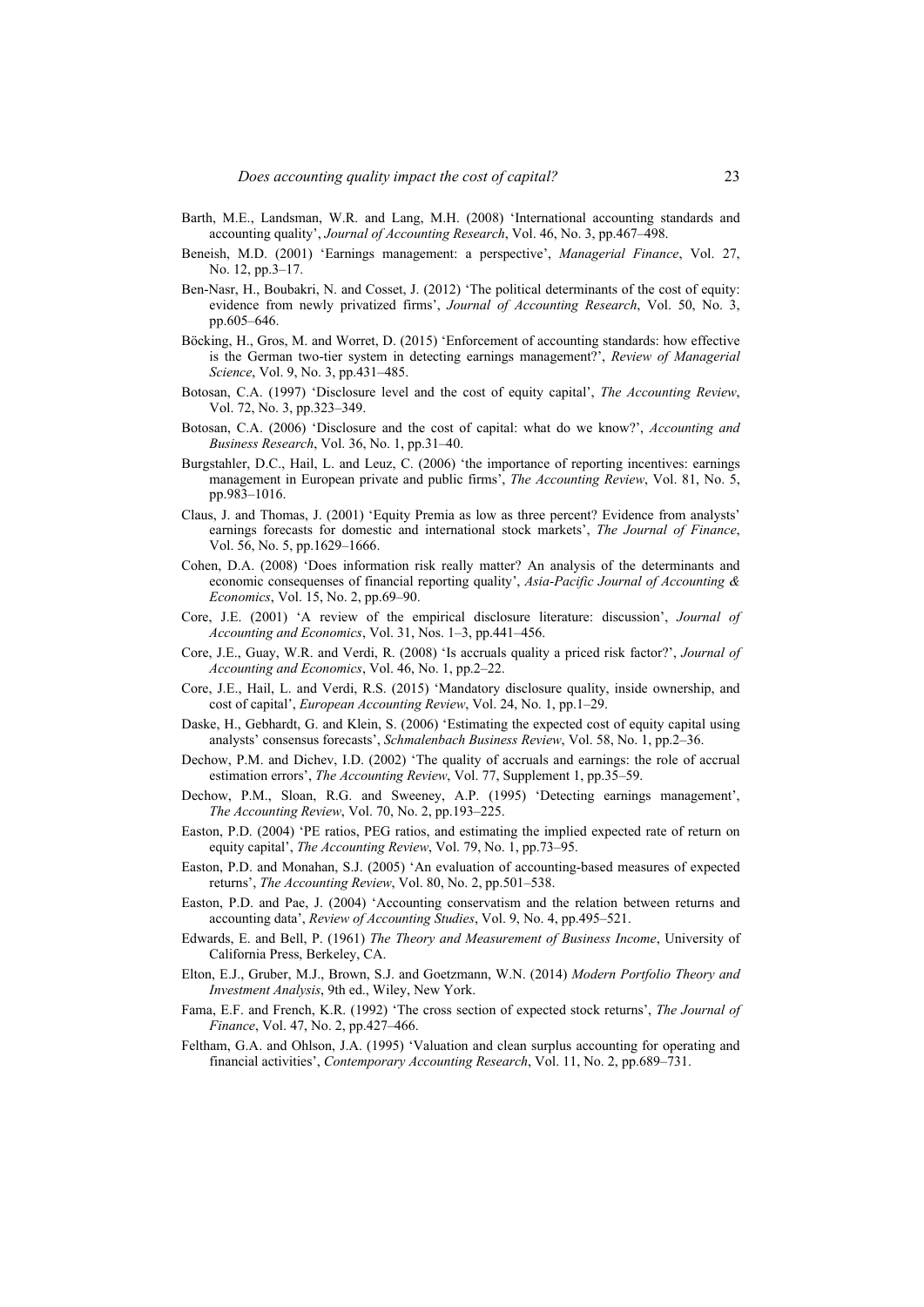- Foster, J.M. (2003) *The FASB and the Capital Markets* [online] http://www.fasb.org/ articles&reports/Foster\_FASBReport.pdf (accessed 03 September 2015).
- Francis, J., LaFond, R., Olsson, P.M. and Schipper, K. (2004) 'Costs of equity and earnings attributes', *The Accounting Review*, Vol. 79, No. 4, pp.967–1010.
- Francis, J., LaFond, R., Olsson, P.M. and Schipper, K. (2005a) 'The market pricing of accruals quality', *Journal of Accounting and Economics*, Vol. 39, No. 2, pp.295–327.
- Francis, J., Nanda, D. and Olsson, P.M. (2008) 'Voluntary disclosure, earnings quality, and cost of capital', *Journal of Accounting Research*, Vol. 46, No. 1, pp.53–99.
- Francis, J.R., Khurana, I.K. and Pereira, R. (2005b) 'Disclosure incentives and effects on cost of capital around the world', *The Accounting Review*, Vol. 80, No. 4, pp.1125–1162.
- Fu, R., Kraft, A. and Zhang, H. (2012) 'Financial reporting frequency, information asymmetry, and the cost of equity', *Journal of Accounting and Economics*, Vol. 54, Nos. 2–3, pp.132–149.
- Gebhardt, W.R., Lee, C. and Swaminathan, B. (2001) 'Toward an implied cost of capital', *Journal of Accounting Research*, Vol. 39, No. 1, pp.135–176.
- Gietzmann, M. and Ireland, J. (2005) 'Cost of capital, strategic disclosures and accounting choice', *Journal of Business Finance & Accounting*, Vol. 32, No. 3, pp.599–634.
- Gode, D. and Mohanram, P. (2003) 'Inferring the cost of capital using the Ohlson-Juettner model', *Review of Accounting Studies*, Vol. 8, No. 4, pp.399–431.
- Gros, M. and Wallek, C. (2015) 'Are different stock market transparency requirements associated with different accounting quality levels? An analysis of bonding effects on the German stock market', *Journal of Business Economics*, Vol. 85, No. 6, pp.597–633.
- Hail, L. and Leuz, C. (2006) 'International differences in the cost of equity capital: do legal institutions and securities regulation matter?', *Journal of Accounting Research*, Vol. 44, No. 3, pp.485–531.
- Hail, L. and Leuz, C. (2009) 'Cost of capital effects and changes in growth expectations around U.S. cross-listings', *Journal of Financial Economics*, Vol. 93, No. 3, pp.428–454.
- Healy, P.M. and Palepu, K.G. (2001) 'Information asymmetry, corporate disclosure, and the capital markets: a review of the empirical disclosure literature', *Journal of Accounting and Economics,* Vol. 31, Nos. 1–3, pp.405–440.
- Healy, P.M. and Wahlen, J.M. (1999) 'A review of the earnings management literature and its implications for standard setting', *Accounting Horizons*, Vol. 13, No. 4, pp.365–383.
- Holthausen, R.W. and Leftwich, R. (1983) 'The economic consequences of accounting choice implications of costly contracting and monitoring', *Journal of Accounting and Economics*, Vol. 5, No. 2, pp.77–119.
- Jensen, M. and Meckling, W.H. (1976) 'Theory of the firm: managerial behavior, agency costs and ownership structure', *Journal of Financial Economics*, Vol. 3, No. 4, pp.305–360.
- Jones, J.J. (1991) 'Earnings management during import relief investigations', *Journal of Accounting Research*, Vol. 29, No. 2, pp.193–228.
- Kaminskyi, A.B. (2015) *Portfolio Management*, Znannia, Kiev.
- Kim, J-B. and Sohn, B.C. (2013) 'Real earnings management and cost of capital', *Journal of Accounting and Public Policy*, Vol. 32, No. 6, pp.518–543.
- Kühnberger, M. (2014) 'Fair Value Accounting, Bilanzpolitik und die Qualität von IFRS-Abschlüssen. Ein Überblick über ausgewählte Aspekte der Fair Value-Bewertung', *Schmalenbachs Zeitschrift für betriebswirtschaftliche Forschung*, Vol. 66, Nos. 5–6, pp.428–450.
- La Porta, R., Lopez-de-Silanes, F. and Shleifer, A. (2006) 'What works in securities law?', *The Journal of Finance*, Vol. 61, No. 1, pp.1–32.
- Lambert, R., Leuz, C. and Verrecchia, R.E. (2007) 'Accounting information, disclosure, and the cost of capital', *Journal of Accounting Research*, Vol. 45, No. 2, pp.385–420.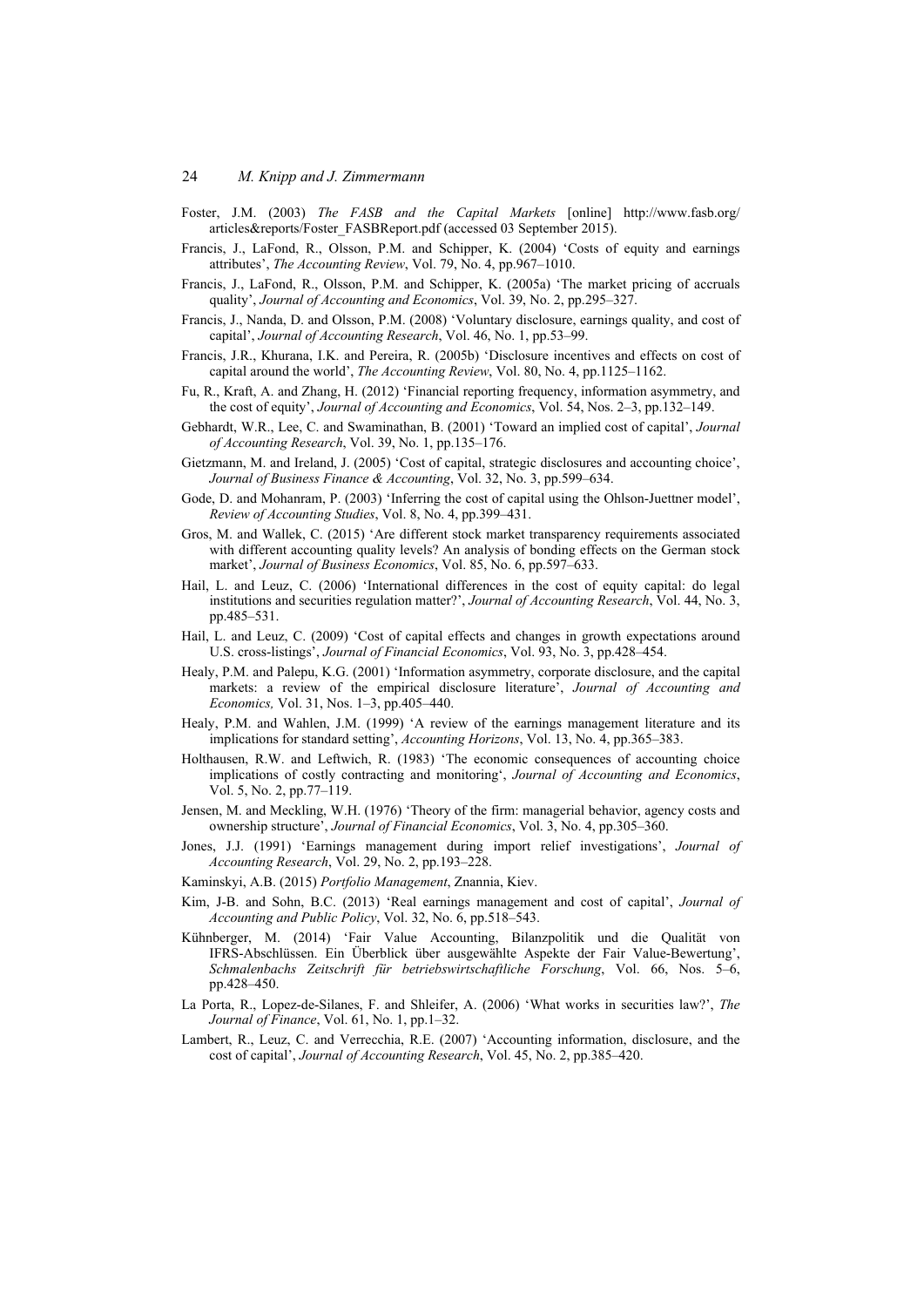- Lang, M.H., Lins, K.V. and Miller, D.P. (2003a) 'ADRs, analysts, and accuracy: does cross listing in the United States imporve a firm's information environment and increase market value?', *Journal of Accounting Research*, Vol. 41, No. 2, pp.317–345.
- Lang, M.H., Smith Raedy, J. and Higgins Yetman, M. (2003b) 'How representative ar firms that are cross-listed in the United States? An analysis of accounting quality', *Journal of Accounting Research*, Vol. 41, No. 2, pp.363–386.
- Leuz, C., Nanda, D. and Wysocki, P.D. (2003) 'Earnings management and investor protection: an international comparison', *Journal of Financial Economics*, Vol. 69, No. 3, pp.505–527.
- Levitt, A. (1998) 'The importance of high quality accounting standards', *Accounting Horizons*, Vol. 12, No. 1, pp.79–82.
- Lintner, J. (1965) 'The valuation of risk assets and the selection of risky investment, in stock portfolios and capital budgets', *Review of Economics and Statistics*, Vol. 47, No. 1, pp.13–37.
- Lo, A.W. and MacKinlay, C.A. (1990) 'Data-snooping biases in tests of financial asset pricing models', *Review of Financial Studies*, Vol. 3, No. 3, pp.431–467.
- Markowitz, H. (1952) 'Portfolio selection', *The Journal of Finance*, Vol. 7, No. 1, pp.77–91.
- Meser, M. (2014) *Kapitalmarkt und Regulierung Ökonomische Wirkungszusammenhänge im Spiegel institutioneller Entwicklungen*, Wissenschaftlicher Verlag Berlin, Berlin.
- Meser, M., Veith, S. and Zimmermann, J. (2015) 'Disclosure, enforcement, and capital market properties: a longitudinal analysis for Germany', *Schmalenbach Business Review*, Vol. 67, No. 2, pp.254–288.
- Modigliani, F. and Miller, M.H. (1958) 'The cost of capital, corporation finance and the theory of investment', *The American Economic Review*, Vol. 48, No. 3, pp.261–297.
- Mossin, J. (1966) 'Equilibrium in a capital asset market', *Econometrica*, Vol. 34, No. 4, pp.768–783.
- Ohlson, J.A. (1995) 'Earnings, book value, and dividends in security valuation', *Contemporary Accounting Research*, Vol. 11, No. 2, pp.661–687.
- Ohlson, J.A. and Juettner-Nauroth, B.E. (2005) 'Expected EPS and EPS growth as determinants of value', *Review of Accounting Studies*, Vol. 10, No. 2, pp.349–365.
- Pratt, S.P. and Grabowski, R.J. (2010) *Cost of Capital: Applications and Examples*, John Wiley & Sons, New Jersey.
- Ronen, J. and Yaari, V. (2008) *Earnings Management: Emerging Insights in Theory, Practice, and Research*, Springer, New York.
- Roychowdhury, S. (2006) 'Earnings management trough real activities manipulation', *Journal of Accounting and Economics*, Vol. 42, No. 3, pp.335–370.
- Schipper, K. (1989) 'Commentary on earnings management', *Accounting Horizons,* Vol. 3, No. 4, pp.91–102.
- Scott, W.R. (2015) *Financial Accounting Theory*, Pearson, Toronto.
- Sharpe, W.F. (1964) 'Capital asset prices: a theory of market equilibrium under conditions of risk', *Journal of Finance*, Vol. 19, No. 3, pp.425–442.
- Tendeloo, B. and Vanstraelen, A. (2005) 'Earnings management under German GAAP versus IFRS', *European Accounting Review*, Vol. 14, No. 1, pp.155–180.
- Treynor, J.L. (1962) *Toward a Theory of Market Value of Risky Assets*, draft from 1962, a final version has been published in 1999, in Korayczyk, R.A. (Eds.): *Asset Pricing and Portfolio Performance*, pp.15–22, Risk Books, London.
- Welker, M. (1995) 'Disclosure policy, information asymmetry, and liquidity in equity markets', *Contemporary Accounting Research*, Vol. 11, No. 2, pp.801–827.
- Zimmermann, J. and Goncharov, I. (2003) *Do Accounting Standards Influence the Level of Earnings Management? Evidence from Germany*, Working paper, 26 March, University of Bremen, Bremen.